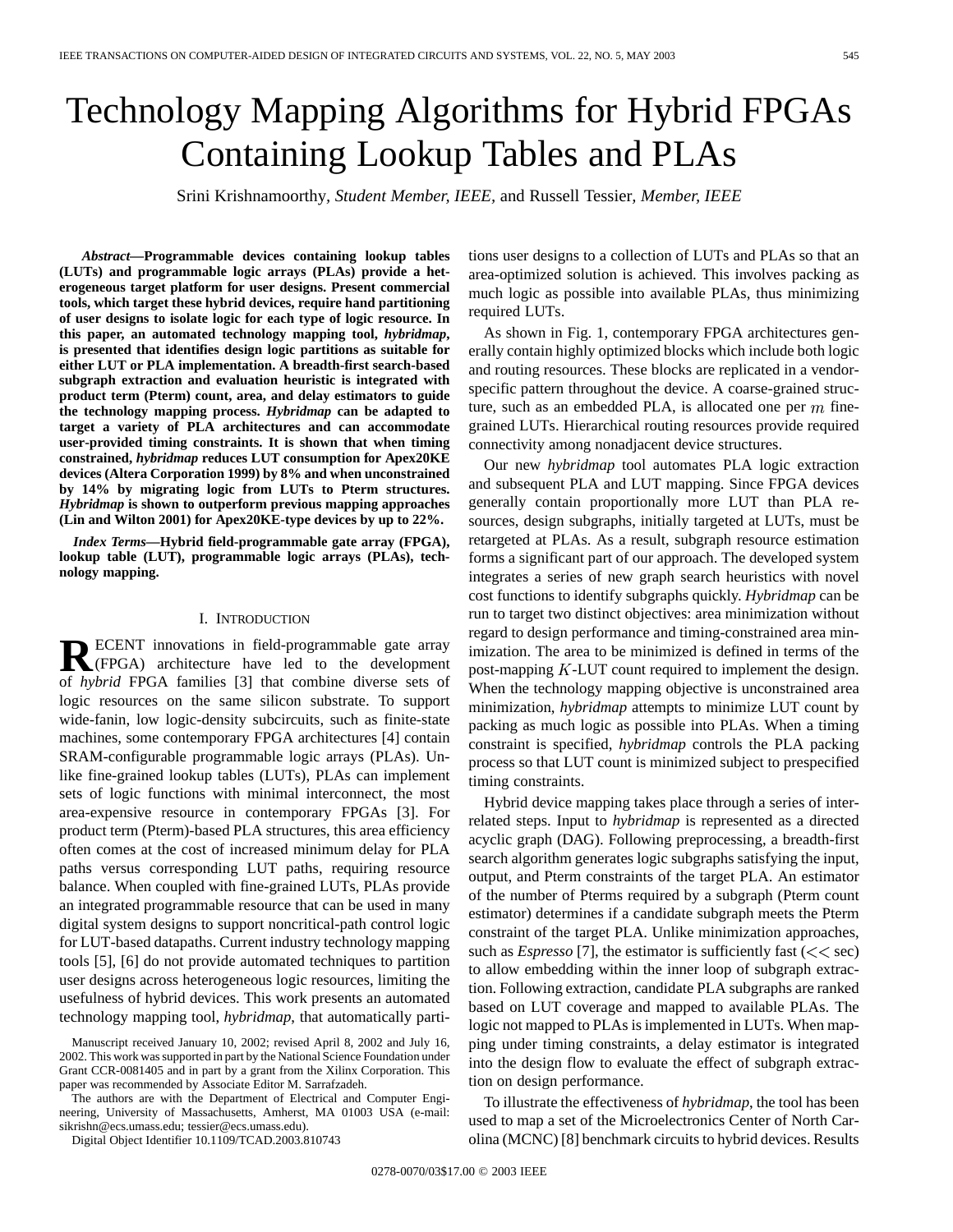

Fig. 1. Hybrid FPGA block (similar to Apex20KE [1]).

were obtained by mapping to Altera's Apex20KE devices [1] for both unconstrained and timing-constrained area minimization. When mapping under timing constraints, *hybridmap* reduces required LUTs by 8% by mapping covered logic to PLAs. This value increases to 14% if timing constraints are not considered. This allows a larger design to be packed into a specific device or the same design to be packed into a smaller, less costly device.

In Section II, a description of the background material for hybrid technology mapping is presented. Section III motivates our approach through the analysis of circuit data. In Section IV, our technology mapping approach for unconstrained mapping is described, while in Section V, timing-constrained mapping is discussed. Details of the target FPGA architecture (the Altera Apex20KE), are described in Section VI. Experimental results obtained by applying *hybridmap* to a collection of benchmark circuits are presented in Section VII. Finally, Section VIII summarizes our research and outlines directions for future work.

#### II. BACKGROUND

#### *A. Problem Definition*

A hybrid LUT/PLA FPGA device consists of a collection of -input LUTs and multi-input, multi-output PLAs. The Ptermbased PLA resource supports  $i_m$  inputs,  $o_m$  outputs, and  $p_m$ Pterms. For PLAs,  $i_m$ , and  $o_m$  define the PLA structural constraint and  $p_m$  defines the PLA functional constraint.

For a target device containing  $r$  PLAs, each of which can be configured with  $i_m$  inputs,  $o_m$  outputs, and  $p_m$  Pterms, the technology mapping objectives of unconstrained area minimization and timing-constrained area minimization can be defined as follows:

- *Unconstrained area minimization.* Given an input circuit, locate a mapping to  $r$  circuit subgraphs and  $q$  K-input LUTs such that input, output, and logic constraints of corresponding resources are satisfied, the number of post-PLA mapping LUTs,  $q$ , is minimized, and  $q$  is less than  $N_{\text{LUTs}}$ , the number of LUTs available in the device.
- *Timing-constrained area minimization.* Given an input circuit locate a mapping to  $r$  circuit subgraphs and

 $q$  K-input LUTs such that input, output, and logic constraints of corresponding resources are satisfied, the number of post-PLA mapping LUTs,  $q$ , is minimized, and q is less than  $N_{\text{LUTs}}$ , the number of LUTs available in the device. The mapped circuit should operate at a minimum clock frequency  $F$ .

*Theorem 1:* The unconstrained area minimization problem for hybrid FPGAs containing a bounded number of LUT and PLA resources is NP-complete for general networks.

*Proof:* It has been shown that the area-optimal technology mapping problem for  $K$ -bounded networks is NP-complete [9]. The subgraph extraction problem is more general than the  $K$ -bounded, single-output problem since multi-output subgraphs can consist of a collection of  $K$ -bounded, single-output networks. Therefore, unconstrained area minimization is NP-complete.  $\Box$ 

*Theorem 2:* The timing-constrained area minimization problem for hybrid FPGAs containing a bounded number of LUT and PLA resources is NP-hard for general networks.

*Proof:* It has been shown that delay-bounded technology mapping for heterogeneous FPGAs with LUTs and memory blocks is NP-hard [10]. Since subgraph implementation in a PLA block is more restrictive than subgraph implementation in a memory block, the timing-constrained area minimization problem for FPGAs with LUT and PLA resources is also NP-hard.  $\Box$ 

# *B. Terminology*

Input to *hybridmap* is a combinational circuit represented as a DAG,  $G(V, E)$ , containing combinational nodes, V, and interconnection edges,  $E$ . Each node is a complex gate implementing a local function as a sum-of-products representation of its input signals. For a given node  $v$ ,  $\tanh(v)$  is the set of nodes that drive v and fanout(v) is the set of nodes driven by v. The cone of a node  $v$ , cone(v), is the set of transitive fanins of v. The depth  $(d_v)$  of a node v is the length of the longest path, in terms of available LUT resources, from primary inputs to  $v$ . The required signal arrival time  $RT(v)$  is the time point a signal is needed at the input or output to a node v. The slack-value,  $SV(v)$ , of a node  $v$  is the difference between the required signal arrival time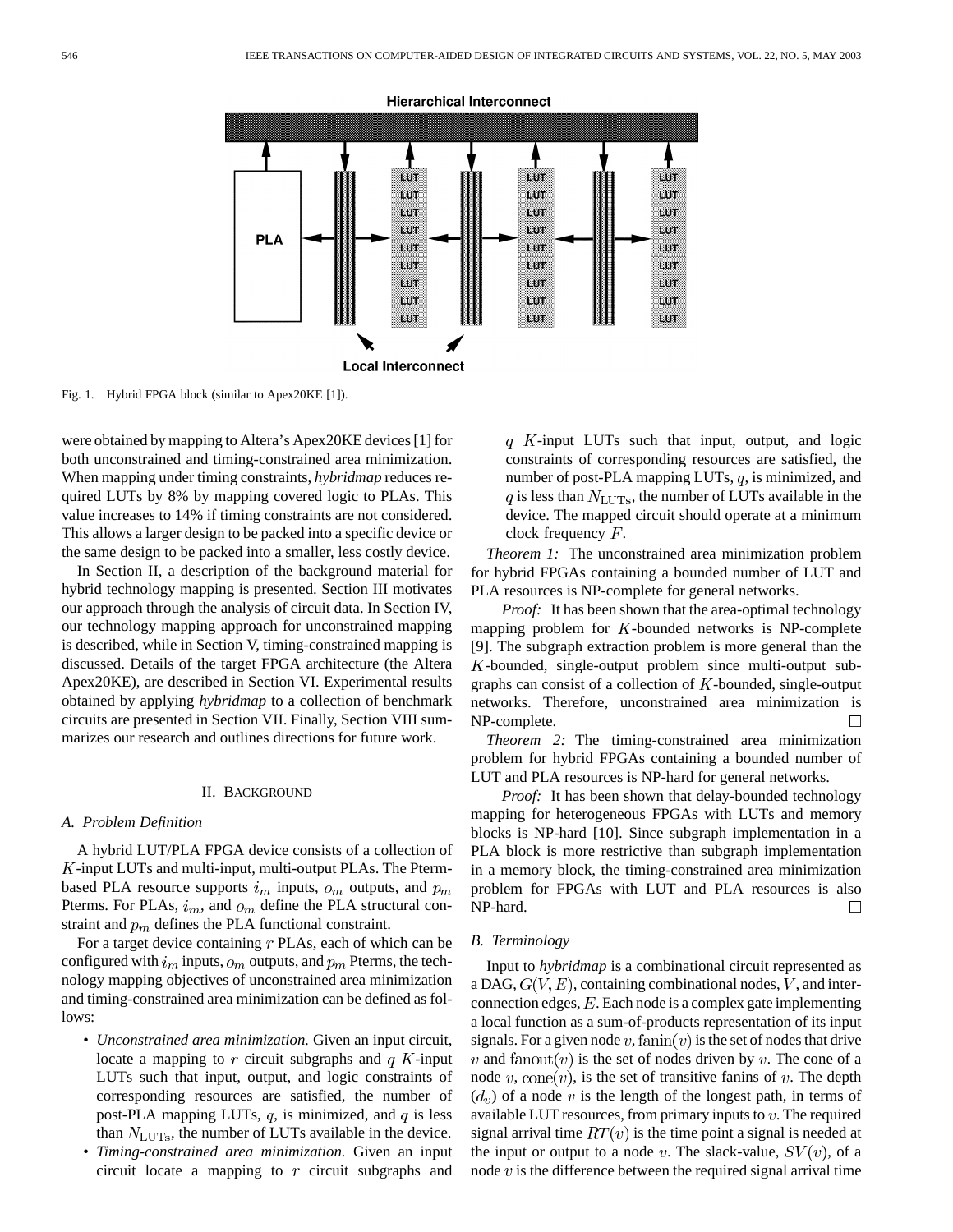at the output of  $v$  and the depth of  $v$ . For a specific hybrid device, a subgraph is considered *PLA-feasible* if the input, output, and Pterm count of the subgraph satisfies the constraints of the target PLA resource.

# *C. Related Work*

Logic synthesis targeting FPGAs has been researched extensively and numerous technology mapping approaches for LUTbased FPGAs [11] have been developed. These approaches have two main objectives, area and delay minimization, and can be characterized by input representation. Input network types include tree-type [12], [9], MFFC-type [13], and general networks [14], [15]. To address delay minimization issues, delay models such as the unit-delay model [16], net-delay model [17], and edge delay model [18] have been proposed.

To date, most research in FPGA technology mapping has focused on FPGAs containing homogeneous type of resources, although recently, technology mapping algorithms for devices with LUTs of differing input sizes [19], [20] and PLAs have been presented. In [21], a technology mapping algorithm for devices with  $K$ -input, single-output macrocells was presented. The algorithm determines the minimum height  $K$ -feasible cut for circuit nodes and their cones. A heuristic technique is described that exhaustively enumerates Pterm mapping options and generates area and delay efficient design implementations. Another technique [22], based on *dag-map* [14], minimizes delay for macrocell architecture mapping. Since this architecture contains a homogeneous set of logic resources, it is not necessary to consider tradeoffs between resources with different mapping qualities (e.g., low versus high fanin, logic density) in making mapping decisions.

The introduction of coarse-grained memory elements in commercial devices (e.g., Altera's Flex10K [23] and Xilinx's Virtex [24]) has motivated graph search approaches that identify suitable logic partitions for implementation in unused block memories. Technology mapping approaches, described in [10], [25], and [26], configure unused embedded memory blocks as large multi-output ROMs to increase device utilization. These memory packing algorithms provide insight into the hybrid LUT/PLA FPGA mapping problem by identifying portions of an input logic design that are appropriate for implementation in a restricted resource. While memory blocks that have not been used to implement memory functions can be leveraged to implement combinational functions with extended logical depth, limited memory-input counts currently restrict the breadth of logic functions that can be implemented. As a result, wide-fanin subcircuits, such as finite-state machines, must be migrated to device LUTs.

Recently, Kaviani [27] investigated both the architectural parameters of hybrid FPGA architectures and supporting technology mapping approaches. The described technology mapping approach [27] for hybrid LUT/PLA architectures applies partial collapsing and partitioning to isolate wide-fanin logic nodes with single outputs. Input sharing is then used to determine the nodes to be merged into a PLA. The target devices in our work contain wide-fanout PLAs, which are structures with more than three outputs, necessitating subgraph-based approaches rather than node-based approaches.

Lin and Wilton [2] developed a technology mapping algorithm targeting hybrid architectures. Input to the PLA-mapping algorithm is first pre-mapped to four-LUTs using LUT technology mapping tools [15]. Subsequently, for each node  $v$  in the mapped circuit, a local graph search collects transitive fanins of  $v$  such that the overall input, output and Pterm count of the node set satisfies the PLA constraints. The collected set of nodes is not fanout-free and the intermediate nodes that drive nodes outside of the collected node set are implemented as subgraph outputs. Each subgraph is subsequently mapped to PLAs. The remainder of the design that is not mapped to PLAs is the LUT partition. Since the PLA logic extraction approach is localized, the algorithm is unable to identify and cover reconvergent paths. In this paper, a hill-climbing phase is performed during subgraph generation to cover reconvergent paths with PLA logic. A preliminary version of our hybrid technology mapping approach was previously presented [28] which did not provide for this extended search or for timing-constrained mapping.

# III. METHODOLOGY MOTIVATION

Previous approaches to hybrid mapping have focused on *node-collapsing* techniques where multiple single-output, fanout-free cones are merged into a multi-output node. This technique can be used effectively to map subcircuits to PLAs with small numbers of outputs [27]. For wide-fanout PLAs, *graph-based* combinational node search approaches are needed. Subgraph logic, mapped to Pterms, ideally share a significant number of inputs. Several procedures used by our advanced *hybridmap* approach are motivated based on subgraph and design statistics.

As the number of PLA outputs increases, it would seem likely that opportunities for Pterm input sharing across outputs would also increase. The solid plot in Fig. 2 indicates that this is indeed the case. The figure shows that as the number of outputs per PLA grows, the average number of Pterm-based subgraph outputs driven by each input increases. Data points for the graph were collected from 1000 subgraphs extracted from a collection of MCNC [8] benchmarks discussed in Section VII. For low PLA output count values, little input sharing is present, but as the number of PLA outputs increases, sharing becomes more prevalent. Our experiments show that circuitry targeted to PLAs should be identified via subgraph identification rather than first isolating single-output logic cones followed by cone merging to obtain multiple outputs. The dashed plot in Fig. 2 furthers this assessment. The plot shows the average number of outputs driven by each Pterm in a subgraph grows as a function of subgraph output count. Shared output values greater than one indicate Pterm sharing among multiple outputs.

Unlike subgraph input and output counts, subgraph Pterm counts can be difficult to estimate quickly. Subgraphs with Pterm counts which exceed PLA constraints can be eliminated from mapping consideration. Fig. 3 shows the number of subgraphs  $N(P_i)$  requiring *Pterm counts*  $\langle P_i \rangle$  *prior to and after* subgraph logic minimization. A total of 1800 subgraphs were considered where each of the subgraphs contains a maximum of 32 inputs and 16 outputs to match a target PLA architecture of 32 inputs and 16 outputs. The figure illustrates that the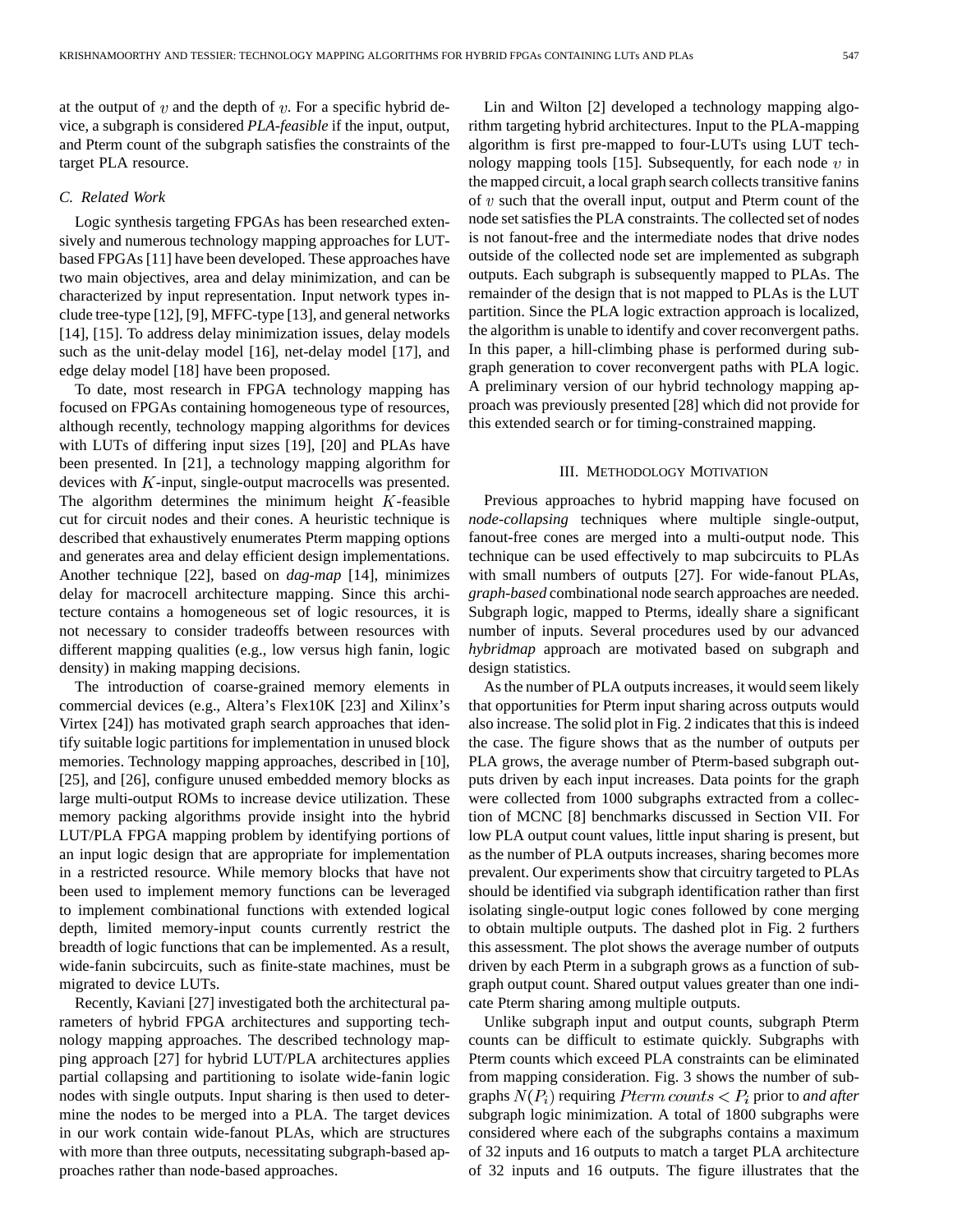

Fig. 2. Average number of outputs driven by a PLA subgraph input and Pterm.



Fig. 3. Number of subgraphs meeting Pterm count  $P_i$ .

number of Pterm-feasible subgraphs (e.g.,  $Pterm count \leq 32$ ) identified *prior* to logic minimization is relatively small (about 28%). As shown in Fig. 3, experimentation with Espresso [7] indicates that 10% more subgraphs become PLA-feasible following logic minimization. The availability of a larger number of available PLA-feasible subgraphs provides greater flexibility in choosing PLA partitions that provide a maximal reduction in post-mapped LUT count. This finding motivates our development of a fast *Pterm count estimator* for subgraphs which can estimate post-minimization Pterm counts without performing exhaustive logic minimization.

# IV. METHODOLOGY FOR UNCONSTRAINED AREA MINIMIZATION

# *A. Software Overview*

As shown in Fig. 4, *hybridmap*, targeting area minimization without timing constraints, uses a collection of heuristics to perform hybrid technology mapping. Input circuits are represented in gate-level form (.blif format) as a forest of trees composed of combinational nodes. Each node in a tree represents a logic function in sum-of-products form. Specific processing steps include the following.

- **Design preprocessing**. Input circuit logic is initially reduced using *SIS* [29] technology independent optimization scripts *script.algebraic* or *script.rugged*. Resulting complex gates are then decomposed to two-input gate form using Huffman-tree decomposition script *dmig* [15] to facilitate high density PLA packing.
- **LUT identification and subgraph extraction and merging**. *Hybridmap* performs cone-based clustering on the two-input gate representation to heuristically identify  $K$ -input, one-output LUTs. Following LUT identification, subgraph generation builds an initial set of PLA-feasible subgraphs and subgraph merging combines subgraphs to maximize logic coverage in PLAs. These phases integrate a subgraph search algorithm, which identifies reconvergent paths, and new Pterm count and area estimators to quickly evaluate subgraph fitness.
- **Subgraph selection.** After completing subgraph generation and merging, subgraphs are ranked based on the number of  $K$ -LUTs covered by each subgraph. The  $r$  subgraphs with the highest rank are packed into the  $r$  available PLAs while the rest of the user design is marked as the  $K$ -LUT partition.
- **Vendor-specific computer-aided design (CAD)**. The design partitions are output in hierarchical (two-level) VHSIC hardware description language format and presented to vendor synthesis and place and route tools for mapping to the target architecture.

# *B. LUT Identification*

After technology independent optimization and decomposition, *hybridmap* combines sets of two-input gates into  $K$ -input, one-output nodes using a dual-phase approach from *dag-map*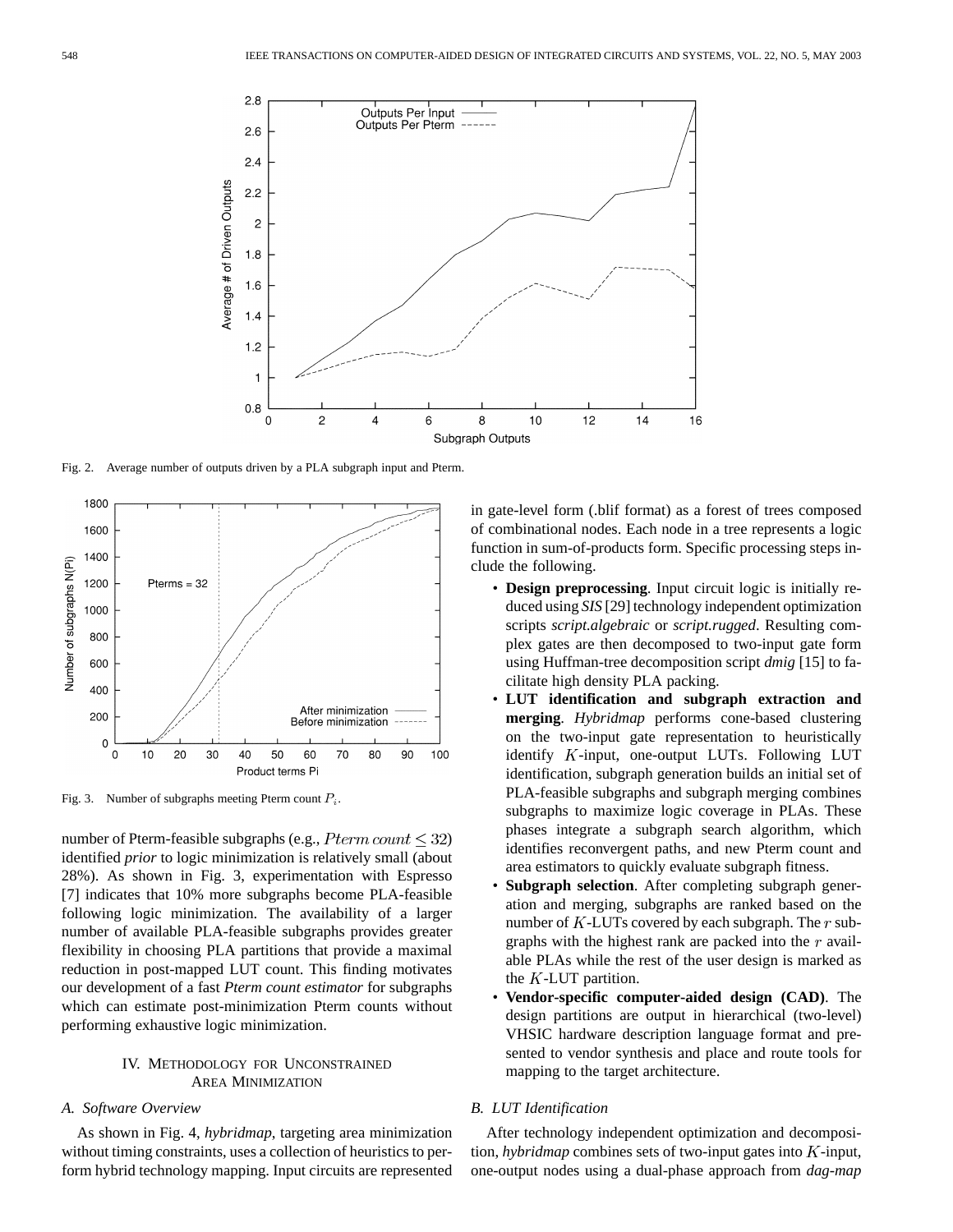

Fig. 4. Unconstrained area-minimization mapping flow.

[14]. A depth assignment phase identifies the depth  $(d_v)$  of each graph node v in terms of K-LUT delay values ( $\text{delay}_{\text{LUT}}$ ). This assignment is made via a search performed in topological order from circuit primary inputs to primary outputs [14]. Following depth assignment, nodes are clustered based on their node depth values. Clusters are formed via a search performed from circuit primary outputs to primary inputs [14]. During subsequent subgraph generation, the clusters are used for area and depth estimation purposes only. The original, unclustered graph is used for the subgraph search.

#### *C. Subgraph Generation*

The subgraph generation process identifies input- and output-feasible subgraphs from the input graph  $G$  using a localized graph search approach. Input–output (I/O) feasible subgraphs are combinations of nodes which meet the structural constraints of the PLA. For a selected node  $v$  in graph  $G$ , a forward traversal phase collects a tree consisting of transitive fanouts $(v)$  and identifies a set of nodes RS driving no more than  $o_m$  leaves, where  $o_m$  is the available output count of the PLA resource. During a second phase, an inverse search traverses transitive fanin nodes of  $RS$  to identify subgraph input signals and the nodes that can be absorbed into the PLA. Following each subgraph identification, a Pterm count estimator evaluates the number of Pterms required to implement the subgraph.

*1) Basic Approach:* As shown in Fig. 5, a subgraph is identified by starting at a node  $v$ , selected in topological order from primary inputs to primary outputs. During a forward traversal phase, starting from v, the transitive fanouts (v) are visited iteratively in a breadth-first fashion to identify a tree  $T$  rooted at  $v$ . At each iteration step, a new set of tree leaves is identified. In Fig.  $5(a)$ , for a selected node  $v$ , the shaded nodes form the new leaves after the second iteration. New leaves are added in a breadth-first fashion until their number exceeds the output constraints of the target PLA. At the end of the forward search, the leaves of tree  $T$  are designated as the root set,  $RS$ , of the traversal. In Fig. 5(a), the shaded leaf nodes form the root set of the traversal starting at  $v$ .

Once the root set has been determined, an inverse traversal of  $G$  iteratively collects transitive fanins of the root set in a breadth-first fashion to determine the subgraph associated with the root set. At each iterative step in the basic approach, fanin nodes to the root set are included only if their fanout is limited to



Fig. 5. Root set and subgraph determination.

the current subgraph. Collection of fanin nodes continues until the subgraph input count exceeds the input count of the PLA resource  $(i_m)$ . As shown in Fig. 5(b), subgraphs constructed in this way, that meet the allowed Pterm count, can be targeted to a PLA since their input and output counts are guaranteed to fit PLA constraints. In order to avoid logic duplication and to improve the runtime, seed nodes for subgraph generation are selected only from the nodes that are not already covered by any other subgraph. Additionally, the subgraphs are mutually exclusive and include only those nodes not covered by other subgraphs. Pseudocode for the subgraph generation algorithm is shown in Fig. 6.

*2) Hill Climbing: Taking Advantage of Reconvergent Paths:* The basic subgraph generation approach can be augmented to take advantage of the reconvergent nature of some logic. Reconvergent paths originate either as a design artifact or due to recursive logic decomposition and resubstitution operations performed during the technology independent optimization process. These paths begin from a set of graph nodes  $s1$  (e.g.,  $|s1| < i_m$ ), diverge to drive inputs of multiple nodes (set s2 where  $|s2| > |s1|$ , e.g.,  $|s2| > i_m$  and  $o_m$ ), and converge down to a set of nodes (set s3 where  $|s3| < |s2|$ , e.g.,  $|s3| < o_m$ ). Fig. 7 shows a circuit where output signals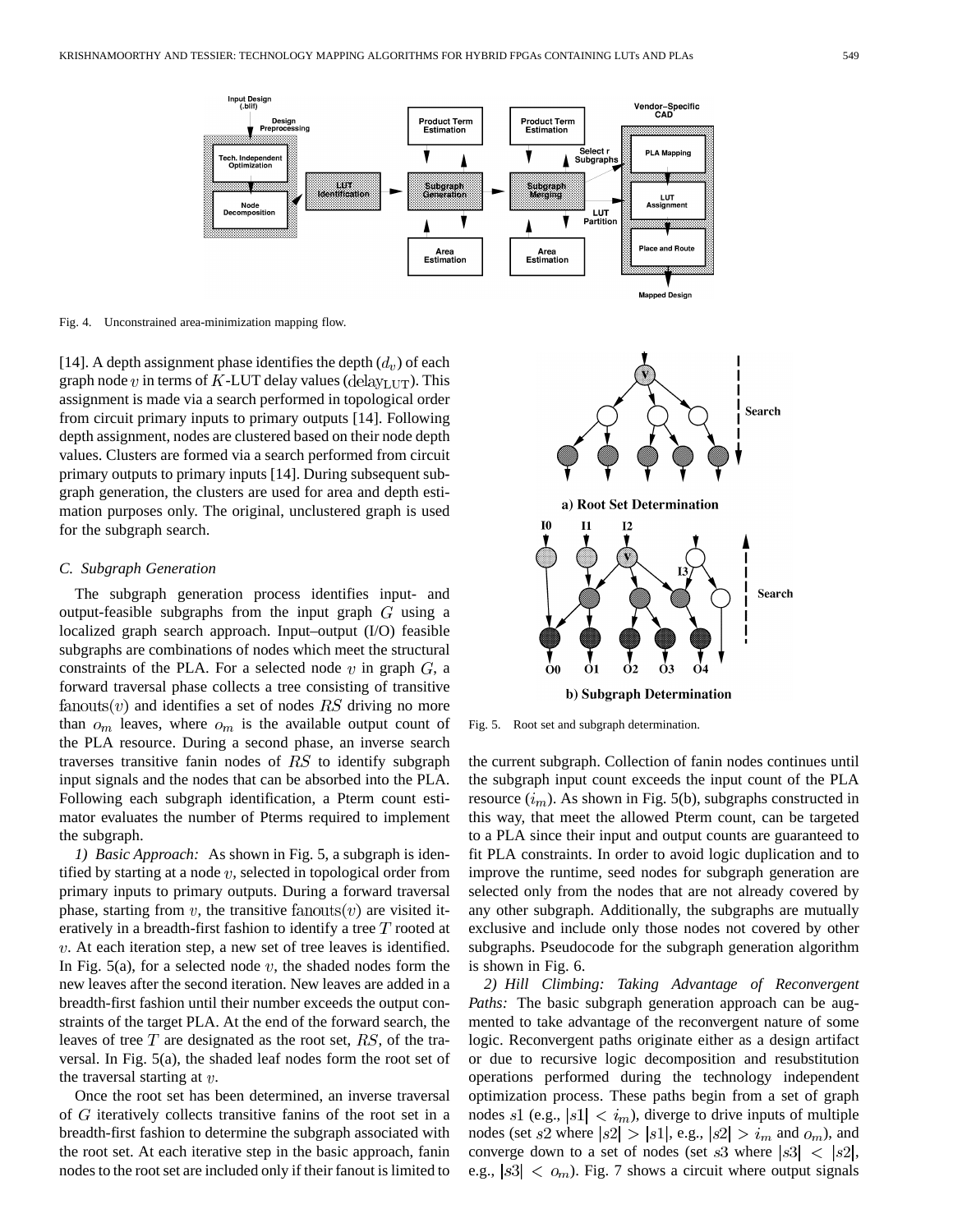Input: Combinational circuit graph, G. Output: Forest of subgraphs, N

For each node  $v$  in  $G$ . **Traverse**  $G$  from node  $v$  along fan-out edges to locate root set RS with  $o_s \leq o_m$ . **Traverse**  $G$  from  $RS$  along fan-in edges to determine Subgraph with  $i_s \leq i_m$ . **Estimate** Pterms  $p_s$  in Subgraph If  $p_s \leq p_m$ Add Subgraph to N EndIf endFor

Fig. 6. Pseudocode for the subgraph generation algorithm.

from four gates ( $|s1| = 4$ ) diverge as inputs to multiple gates  $(|s2| = 5)$  before converging into two outputs  $(|s3| = 2)$ . These reconvergent paths could be covered with a single PLA subgraph boosting LUT savings. Alternative PLA covering approaches [2], [22], [27] do not identify reconvergent paths that exceed PLA I/O limits. In our approach, a hill-climbing phase extends forward and inverse traversal beyond the point where PLA input and output limits are exceeded with the expectation that the subgraph will reconverge.

The modified graph search approach starts in the basic subgraph generation mode. During either the forward or inverse traversal phase of the search, the first instance of a PLA output or input constraint violation forces the graph search to the hillclimbing mode. If, at a further point in the graph search, the I/O counts of the subgraph meet PLA  $i_m$ ,  $o_m$  constraints, the graph search switches back to the basic approach of subgraph generation. This second phase of the basic subgraph generation algorithm terminates whenever PLA input or output count violations are observed. Fig. 7 shows the hill climbing phase applied during the forward traversal phase when targeting a fourinput, two-output PLA. During experimentation, hill climbing was found to improve LUT coverage versus the basic approach for about 10% of searches.

*3) Subgraph Pruning:* If the hill-climbing procedure never finds input or output counts that meet the PLA constraints it will terminate upon reaching a fixed search depth,  $L$ , or circuit primary inputs, primary outputs or flip-flop inputs. As a result, subgraphs generated using hill climbing may violate PLA input, output or Pterm constraints. These subgraphs can be pruned to fit in a PLA by iteratively removing excess inputs and outputs. As an initial step of pruning, subgraph logic is collapsed to a two-level representation (sum-of-products form) and subgraph outputs are ranked in nondecreasing order by input requirements. Each output requiring less than  $K$  inputs can be implemented using a single  $K$ -LUT. As this represents a minimal penalty in terms of LUT coverage, logic and inputs solely associated with these outputs are removed first from the subgraph. This is followed by minimal multi-LUT removal, if necessary, until structural constraints are met.

The approach is optimal when the paths that are followed in determining a subgraph are the only possible paths.

*Lemma 1:* In the worst case, subgraph generation is performed over all nodes  $V$  and each node is visited during each iteration of subgraph generation. This search results in a time complexity of  $O(V^2)$ .

# *D. Product Term Count Estimation*

During the subgraph generation process, each subgraph satisfying the input and output constraints of the PLA is evaluated as a potential candidate for PLA mapping. Subgraphs are collapsed into two-level form for direct Pterm count verification against the PLA Pterm count constraint.

Since Pterm count must be evaluated for each subgraph, the Pterm count estimator runtime impacts the usability of the estimator. Specifically, the estimator needs to satisfy the following requirements: 1) it has to be fast, requiring runtimes well under a second and 2) it only needs to verify that the post-minimization Pterm count of a subgraph is less than that allowed by the PLA. In order to quickly determine the post-minimization Pterm count, three Pterm count estimators were considered: a statistical technique, Espresso [7], and a new Pterm estimator.

*1) Statistical Approaches:* The statistical estimator attempts to predict the post-minimization Pterm count based on initial preminimization subgraph Pterm counts. To explore the usefulness of statistical data, 1000 wide-fanin ( $i_s \leq 32$ ), wide-fanout  $(o_s \leq 16)$  subgraphs extracted from MCNC [8] benchmark circuits described in Section VII were passed through the logic minimization tool, Espresso. It was observed that for a given input and output count ( $i_s \leq 32$ ,  $o_s \leq 16$ ) the average Pterm count requirement per subgraph prior to and after minimization was 50 with a standard deviation  $> 10$  and 29 with standard deviation  $> 9$  respectively. For the above-mentioned subgraphs, the most important metric, the Pterm count reduction per subgraph, had a standard deviation of 10, making post-minimization Pterm count prediction impossible.

*2) Espresso:* Espresso finds a minimal Pterm count cover for each subgraph output  $f_i$  in a iterative manner. During each step, each Pterm (cube) is expanded to explore the possibility of covering other Pterms (cubes) in the representation. The covered Pterms are subsequently removed. Exhaustive enumeration steps and the exact minimization operations in Espresso are characterized by long runtimes (e.g., 10 min) for wide-fanin  $(i_s \leq 32)$ , wide-fanout  $(o_s \leq 16)$  subgraphs. The optimal Espresso option *opoall* attempts to minimize the Pterm count by exploring all  $2^n$  patterns for an *n*-output subgraph  $F$ . The fastest multi-output minimization option in Espresso, *opo*, minimizes the function  $F_{\text{opo}} = \{F, \overline{F}\}\$  where  $\overline{F}$  is the set of complemented functions  $\overline{f_i}$  and selects the minimal form.

*3) New Estimation Heuristic:* Our new Pterm count estimator determines Pterm count by attempting to cover a cube by a maximum of two other cubes. Fig. 8(a)–(c) demonstrate the minimization steps carried out by the estimator. The input to the estimator is a two-level representation of the subgraph logic functions presented in SIS PLA format [29]. Each row indicates a Pterm (or cube) with true (1), complemented (0), or don't care (-) conditions for the input signals and each output column represents a single output. When performing estimation, only a single cube literal is expanded at a time. Minimization operations such as Pterm covering, sharing, and input expansion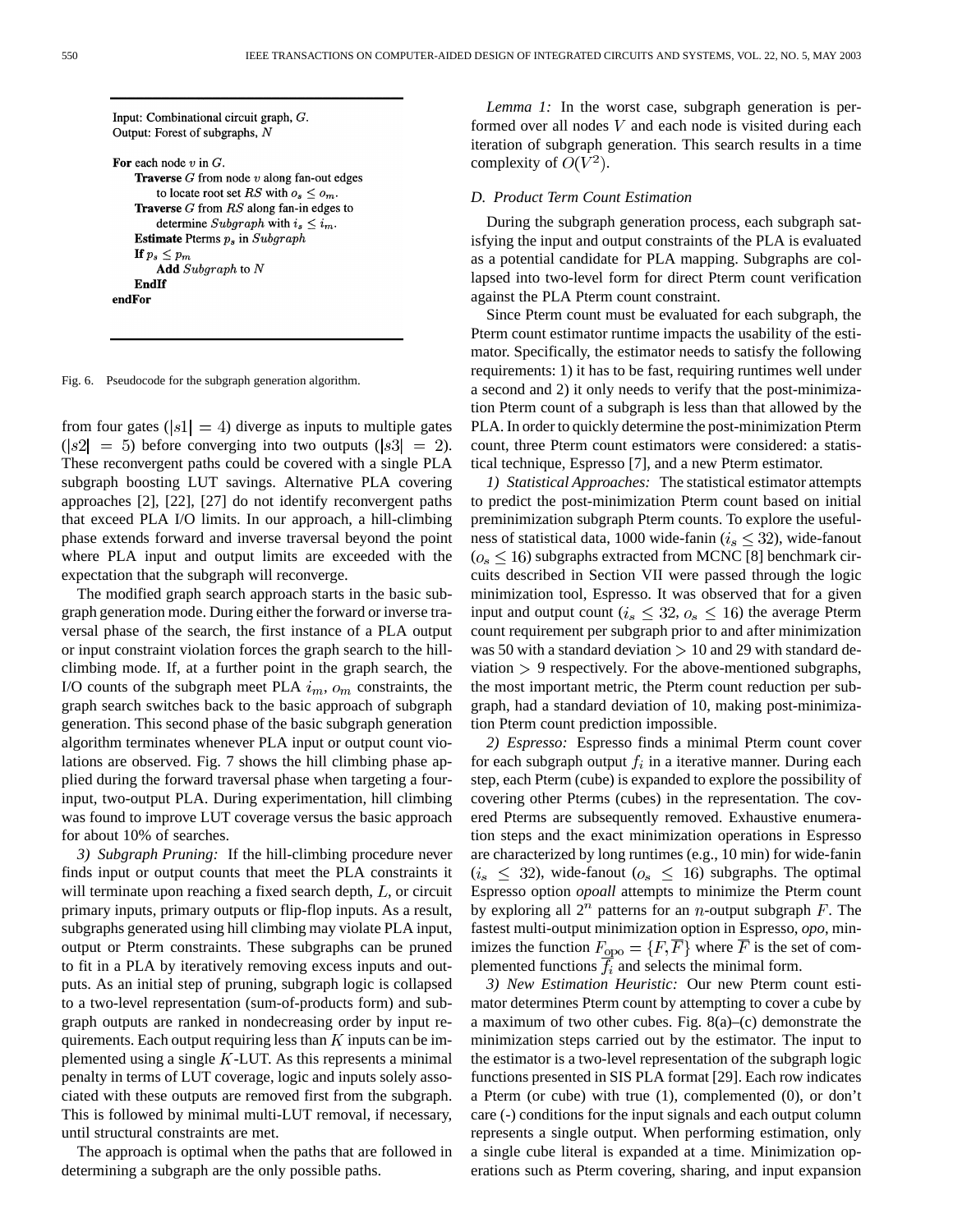

Fig. 7. Reconvergent paths in a circuit graph during forward traversal.

| After expansion<br>Before expansion<br>Input<br>Output<br>Output<br>Input         | Before expansion<br>After expansion<br>Input Output<br>Input<br>Output                                                  |
|-----------------------------------------------------------------------------------|-------------------------------------------------------------------------------------------------------------------------|
| $-101-0$ 1<br>$-101-0$<br>1<br>$\mathbf{1}$<br>$0101 - 0$<br>1<br>$-10100$        | 101010<br>100<br>101010<br>100<br>$101 - 10$<br>010<br>101010<br>010<br>101110<br>001<br>101110<br>010<br>101110<br>001 |
| (a) Example 1 - Input Expansion                                                   | (b) Example 2 - Cube Covering (Step1)                                                                                   |
| Final Result<br>Intermed. Result  <br>Input<br>Output<br>Output<br>Input          | Before complement<br>After complement<br>Input Output<br>Output<br>Input                                                |
| 110<br>110<br>101010<br>101010<br>010<br>011<br>101110<br>101110<br>001<br>101110 | $-0---10$<br>$-01 - 0 -$<br>11<br>$-1--- 10$<br>$---1- 10$<br>$-01-0-01$                                                |
|                                                                                   | 11<br>phase<br>01<br>phase                                                                                              |
| Example 2 - Cube Covering (Step2)                                                 | (d) Example 3 - Output Complementation                                                                                  |

Fig. 8. Minimization examples.

 $(c)$ 

are applied incrementally to reduce Pterm count. In Fig. 8(a), for the given output, the first and the second Pterm differ only at the first input. As a result, the first Pterm covers the second one. Similarly, the first Pterm covers the third Pterm, reducing the overall Pterm count to one. Fig. 8(b) illustrates the covering of a single Pterm by two other Pterms. An initial Pterm count of three is required by the representation shown in the *Before Expansion* column. The second Pterm under this column can be expanded at the fourth input to form the middle two cubes under the *After Expansion* column. The first two Pterms under the *After Expansion* column can then be merged to produce the representation shown under the *Intermediate Result* column in Fig. 8(c). The final representation is obtained by merging the second and third Pterms in the *Intermediate Result*. As seen under the *Final Result* column, the Pterm count is reduced to two.

For our new estimation approach, only  $n$  spaces are considered for an  $n$ -output function, corresponding to  $n$  complementations, one output at a time. Each output is complemented starting from the one driven by the most Pterms and ending with the one driven by the fewest Pterms. An example of output complementation is shown in Fig. 8(d). By choosing to complement only the first output, the logic expressed by the first three Pterms is now covered by the fourth. The phase information below the truth table indicates whether the outputs are represented in true (1) or complemented (0) form.

*Lemma 2:* Given that each Pterm must be evaluated against every Pterm, the time complexity per subgraph of the estimator is  $O(p^2)$ , where p is the initial number of subgraph Pterms.

*4) Estimation Comparison:* In order to evaluate the efficiency of the Pterm estimator used in *hybridmap*, wide-fanin and wide-fanout subgraphs ( $i_s \leq 32$  and  $o_s \leq 16$ ) were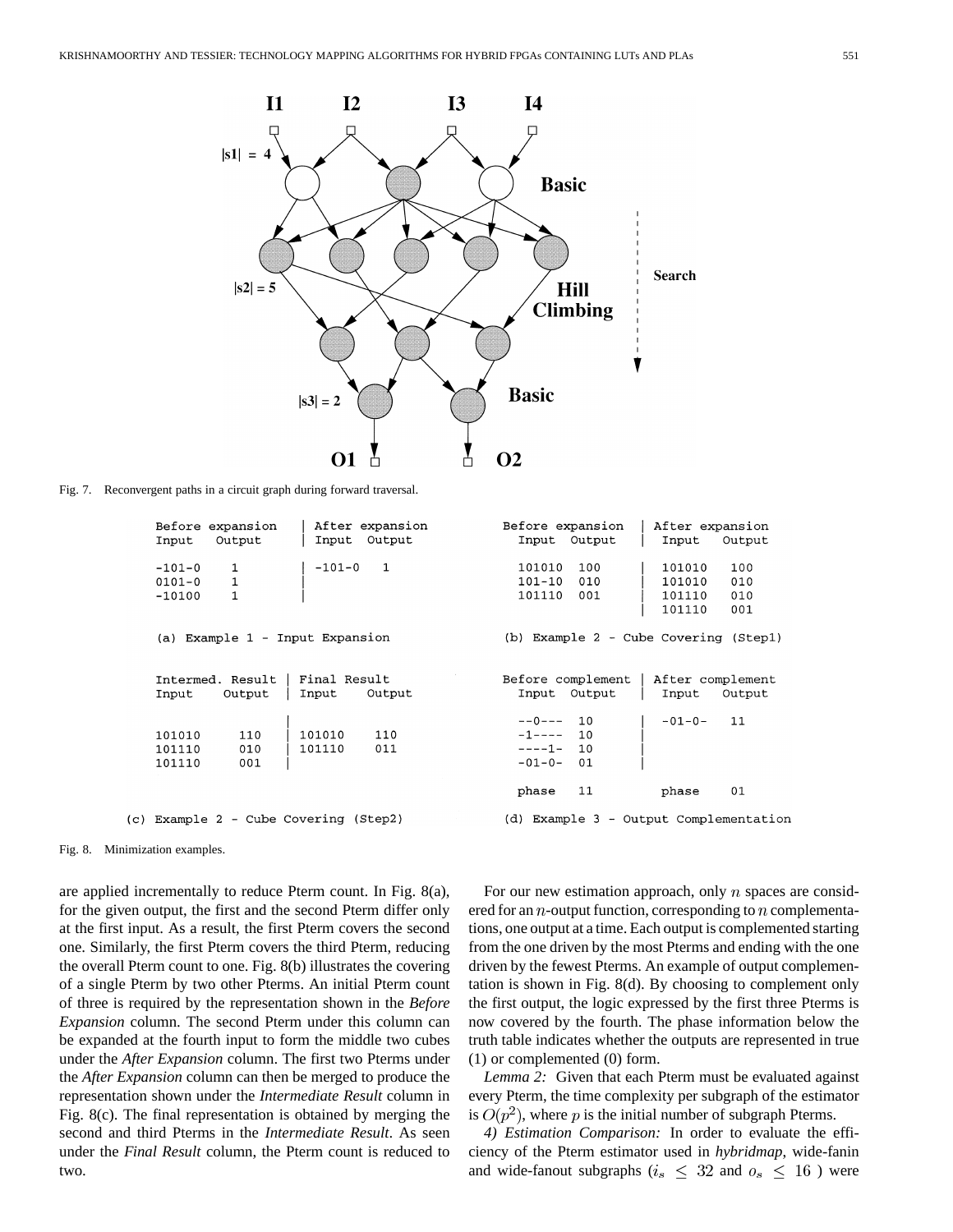|       |           | Espresso -opoall |      | Espresso-opo |      |          | Estimator  |      |          |
|-------|-----------|------------------|------|--------------|------|----------|------------|------|----------|
| Ckt   | Avg. Orig | Avg. Final       |      | Avg. Final   |      | Maximum  | Avg. Final |      | Maximum  |
| Name  | Pterms    | Pterms           | Time | Pterms       | Time | Error    | Pterms     | Time | Error    |
|       |           |                  | (s)  |              | (s)  | (Pterms) |            | (s)  | (Pterms) |
| apex1 | 43.0      | 26.0             | 594  | 26.1         | 2.80 |          | 26.2       | 0.01 |          |
| apex3 | 41.0      | 22.0             | 316  | 22.4         | 0.02 | 3        | 22.7       | 0.01 | 3        |
| apex4 | 39.5      | 25.1             | 582  | 25.3         | 0.06 | 5        | 25.3       | 0.01 | 3        |
| s1196 | 51.3      | 41.3             | 595  | 42.6         | 0.55 | 3        | 41.5       | 0.01 | 3        |
| c5315 | 61.4      | 36.5             | 610  | 37.3         | 2.30 | 4        | 37.4       | 0.40 | 4        |
| des   | 64.0      | 57.2             | 99   | 57.2         | 0.75 | $\Omega$ | 57.2       | 0.03 | 0        |
| duke2 | 36.8      | 20.8             | 1700 | 20.8         | 0.04 |          | 20.8       | 0.01 | $\Omega$ |
| i10   | 63.5      | 50.3             | 581  | 50.4         | 0.30 |          | 51.2       | 0.01 | 4        |
| rot   | 37.6      | 37.6             | 714  | 38.8         | 0.04 | 4        | 38.8       | 0.01 | 4        |
| s298  | 40.5      | 31.5             | 560  | 31.5         | 0.02 | $\bf{0}$ | 31.5       | 0.01 | 0        |
| Avg.  | 53.2      | 38.7             | 706  | 39.2         | 0.76 |          | 39.2       | 0.06 |          |

TABLE I COMPARISON OF ESPRESSO AND ESTIMATOR FOR SUBGRAPHS WITH  $i_s \leq 32, o_s \leq 16$ 

extracted from the MCNC benchmarks [8] listed in Table I (15 subgraphs per benchmark). Subsequently, minimization results were obtained using Espresso (with options *opoall* and *opo*) and the new Pterm count estimator. As can be seen from Table I, although *opoall* generates exact post-minimized Pterm counts, its runtime is prohibitively large to be of use. The option *opo* achieves a 99% accuracy in post-minimization Pterm count estimation in less than 1% of the runtime of *opoall*. The Pterm estimator is the fastest of all the approaches generating a 99% accurate result compared to the option *opoall* in about 8% of the time required by the option *opo*.

# *E. Area Estimation*

To pack PLAs with subgraphs leading to maximal LUT count reduction, candidate subgraphs are ranked based on their LUT coverage. Our area estimator determines post-mapping LUT reduction due to each subgraph based on the following considerations: 1) Each primary output (PO) or flip-flop input in the input graph is an output of a LUT or a PLA and 2) Except for primary inputs, each LUT or PLA input is also a LUT or PLA output. The LUT identification process in Section IV-B iteratively computes the minimal LUT depth of each node to identify LUT boundaries. A change in LUT depth along an input-output path implies introduction of a new LUT. Nodes with the same depth can be collapsed into a single LUT subject to LUT I/O constraints. The area estimator uses the following strategy: A LUT output is identified at locations where the depth  $(d_v)$  of a node v is less than the depth of at least one fanout(v).

Mathematically, the condition for a node to be the output  $(C<sub>o</sub>)$ of a LUT  $(C)$  can be stated as

$$
v = C_o
$$
 if  $v \in PO$  or  $d_v < d_k | \exists k \in \text{fanout}(v)$ . (1)

When counting the number of LUTs covered by a subgraph, each intermediate node  $v$ , with depth  $d_v$ , satisfying (1) is counted as the output to a  $K$ -LUT and the LUT count is incremented by one. Additionally, the input side boundary of the subgraph is evaluated for any LUT count penalty. If a subgraph input node  $i_s$ , with depth  $d_{i_s}$ , is not already the output to an existing LUT cluster, an extra LUT that generates  $i<sub>s</sub>$  is required. For every input node  $i<sub>s</sub>$  that does not satisfy (1), the LUT count covered by the subgraph is decremented by one to account for the increase in post-mapping LUT count.

Fig. 9(a) shows a circuit covered by nine three-LUT clusters. Intermediate nodes  $\{n1, \ldots, n8\}$  and  $O1, O2$  cover a subgraph with inputs I0, I1, I2, I3, and I4 and outputs O1 and O2. The numbers shown next to each node indicate the depth of the node. When the subgraph is mapped to a PLA, as shown in Fig. 9(b), a total of *seven* three-LUTs are covered collectively by the nodes  $n1, n2, n3 + n6, n4 + n7, n5 + n8$  and O1, O2. I0 and I2 need to be generated to drive the PLA and, hence, the subgraph LUT coverage is decremented by two. As a result, the three-LUT coverage by the subgraph is five. The final LUT count is computed as  $9 - 5 = 4$  which is equal to the post-mapping three-LUT count shown in Fig. 9(b).

*Lemma 3:* The time complexity of each invocation of the area estimator is  $O(V)$  since in the worst case all nodes could be examined during each invocation.

Post-processing by LUT mapping tools, such as Flowmap [15], pack LUTs densely, reducing final LUT counts by about 15% on average. Since both subgraphs and circuit graphs experience the same percentage reduction during post-processing, the area estimator computes the percentage of LUT count covered by each subgraph.

## *F. Subgraph Merging and Ranking*

Following generation, smaller subgraphs can be bin-packed based on input sharing to construct combined implementations that meet PLA  $i_m$ ,  $o_m$ , and Pterm requirements.

The general gain function for merging two subgraphs  $j, k$  is given as

$$
Gain_{ik} = f\text{eas}(j, k) \times \text{Area}_{S} \tag{2}
$$

where Area<sub>S</sub> is the estimate of the  $K$ -LUT count (obtained as described in Section IV-E) covered by the subgraphs considered for merging. A merged subgraph is judged to be *PLA-feasible*  $(\text{feas}(j, k) = 1)$  if input, output, and post-minimization Pterm counts meet PLA requirements. Violation of PLA constraints sets feas $(j, k)$  to zero. Although input and output limits can be evaluated by simple counting, Pterm count verification may require additional invocation of the Pterm count estimator. Given  $r$  target PLAs, following merging, the  $r$  feasible subgraphs that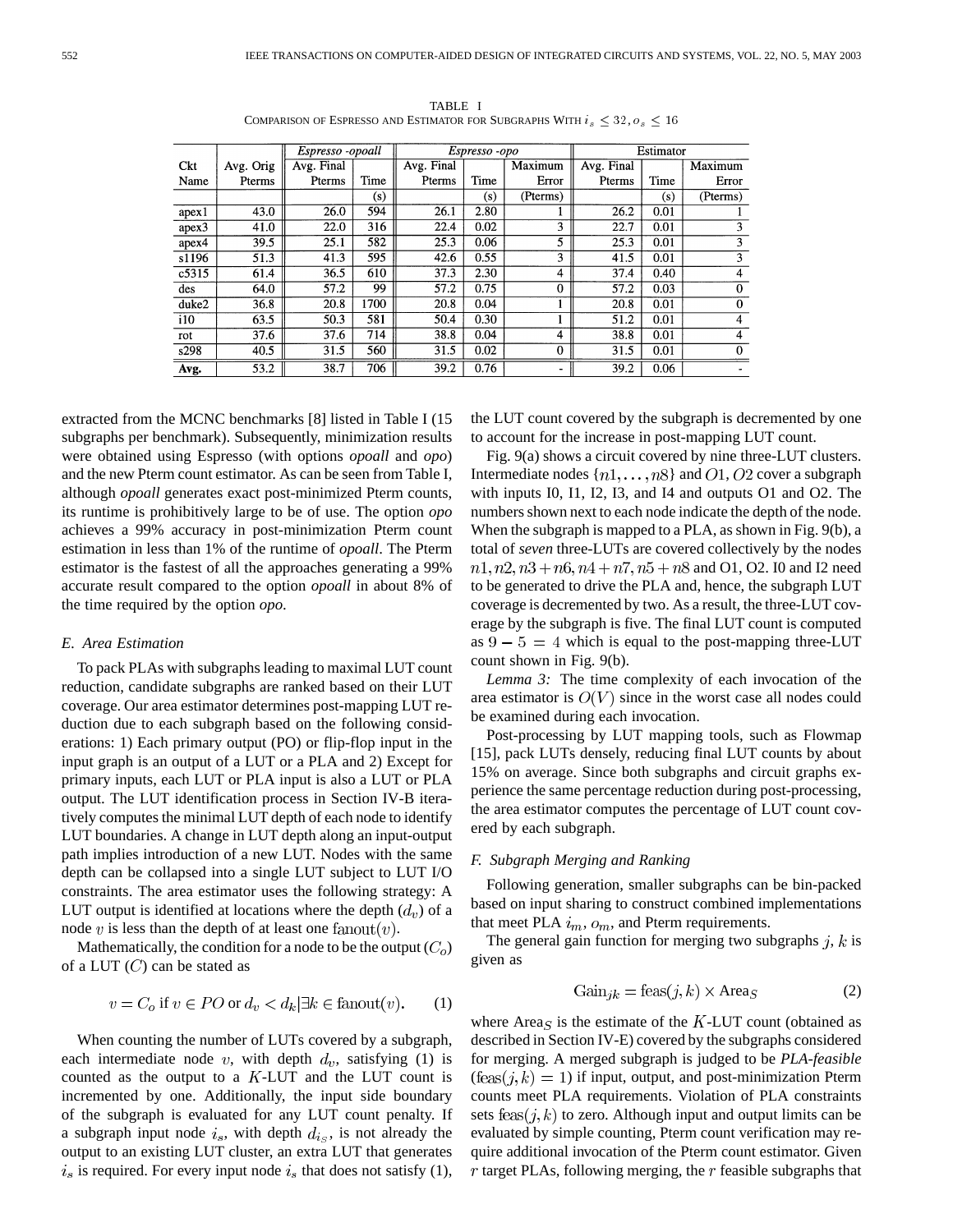

Fig. 9. Estimating LUT area covered by a subgraph. (a) Circuit covered by nine 3-LUT clusters. (b) Circuit covered by four 3-LUTs and a PLA.



Fig. 10. Timing-constrained area minimization mapping flow.

cover the most LUTs are selected. The remainder of the circuitry is mapped to  $K$ -LUTs.

*Lemma 4:* The subgraph merging process has time complexity  $O(V^2)$  since it can involve  $O(V)$  individual comparisons for each of at most  $V$  possible subgraphs.

#### V. TIMING-CONSTRAINED AREA MINIMIZATION

Timing-constrained area minimization is invoked when a minimum design clock frequency is specified in conjunction with the design. This timing constraint must be met by the delay of the longest combinational path in the circuit when mapped to a LUT-based device. For the designs evaluated in this paper, it is determined that LUT-only mappings achieve the desired minimum frequency and that logic migration to PLAs will maintain rather than improve design performance. Since wide-fanin, wide-fanout PLAs typically incur longer delays than LUTs (e.g., delay $_{\rm PLA} \geq 3 \times$  delay $_{\rm LUT}$  in Apex20KE), *hybridmap* maps noncritical paths of the original design to PLAs and the remainder to LUTs, keeping the delay of the

longest combinational path within specified limits achieved by LUT-only mappings.

The basic flow of timing-constrained mapping is shown in Fig. 10. Steps that have been added from the unconstrained flow, shown in Fig. 4, appear as darkly shaded blocks. These main additions include the following.

- **Delay estimation.** Timing-constrained mapping requires accurate, iterative evaluation of mapped-circuit performance. Our delay estimator uses LUT packing information to compute the arrival time and delay-slack value of each node in the circuit and the largest combinational delay in the circuit. Logic and estimated routing values are used to approximate mapped-circuit performance.
- **Iterative timing-constrained subgraph generation and selection.** Following delay estimation, an iterative mapping process is started to partially transfer design logic to PLAs. During each iteration step, subgraphs suitable for PLA implementation are extracted along noncritical paths. After PLA-feasible subgraphs are identified, the highest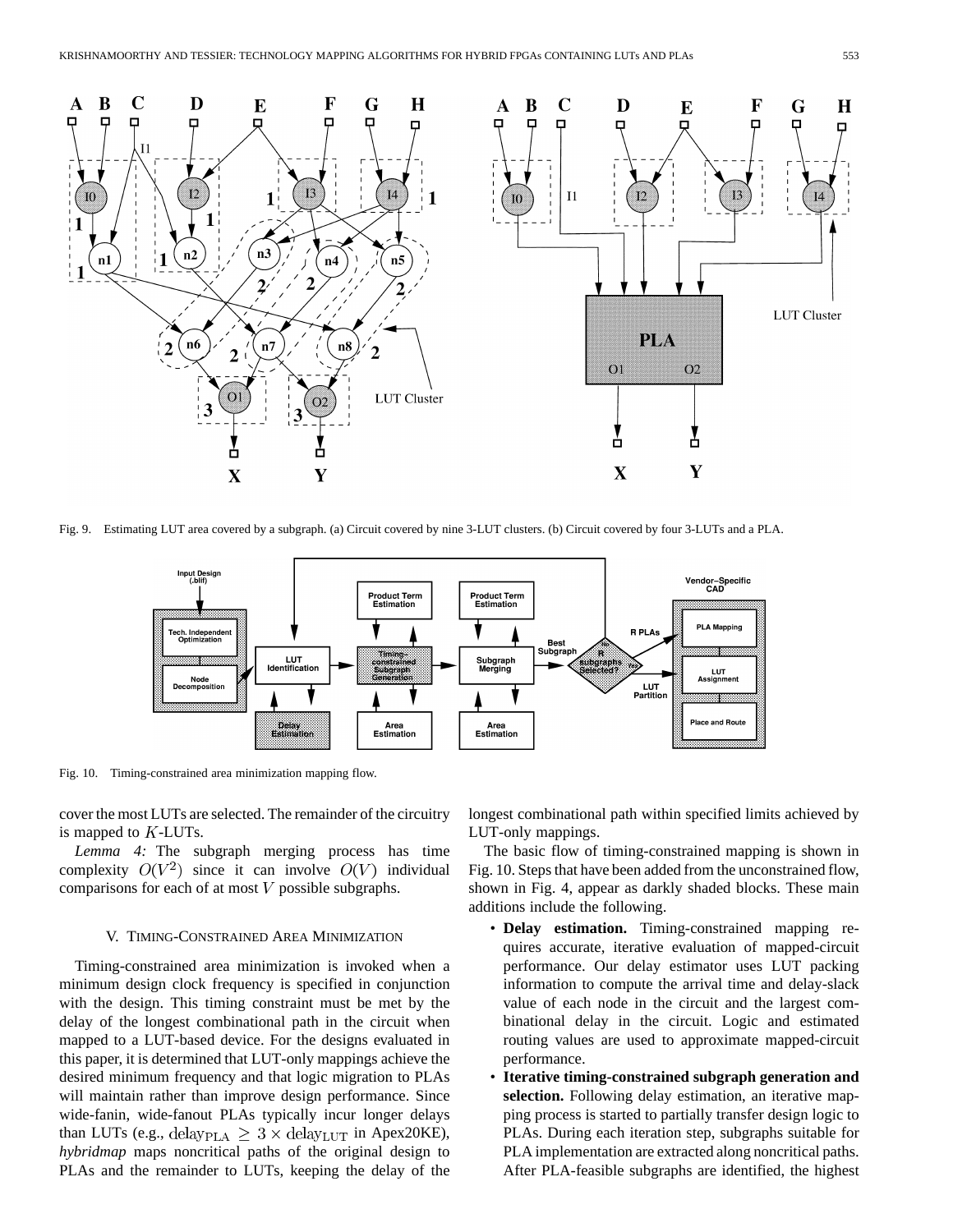ranking subgraph is packed into an available PLA and circuit delay is updated to account for the delay perturbation due to the included PLA. If fewer than  $r$  PLAs have been packed, the next iteration of subgraph generation and selection is started. The iterative search process continues until no additional PLA resources are available.

Each of the steps is integrated into the *hybridmap* flow based on user-preference and clock-period specification.

## *A. Delay Estimation*

The goal of the delay estimator is to compute the design critical path and delay slack values in terms of logic and estimated routing delays. The delay estimation process is composed of delay tracing and delay update phases. The delay tracing procedure [30] computes required signal arrival time and slack values associated with each LUT and any subgraph supernode in a partially mapped design. Each circuit node is assigned a required signal arrival time and slack value equal to that of the associated LUT or supernode. Once an available PLA is packed, the delay updating procedure performs LUT reclustering and design depth value update so that remaining PLAs can be packed.

*1) Delay Tracing the Network:* The delay tracing procedure uses depth information to identify noncritical paths in the design. For each LUT cluster the required signal arrival time (RT) is computed at each output and input. Subsequently, the slack value (SV) at each cluster output is computed. A detailed example of circuit delay tracing is presented in [30]. Delay tracing has previously been used for LUT-based technology mapping [13] and technology mapping for FPGAs with LUTs and memory blocks [25].

*2) Reclustering and Updating the Circuit Delay:* Prior to packing an available PLA, the depth of each circuit node is computed in terms of LUTs. Once a PLA is packed, the circuit delay values change along the paths through the PLA, necessitating circuit delay updates. The PLA subgraph is initially collapsed into a multi-input, multi-output supernode. The remaining circuit nodes are subsequently reclustered around the supernodes. Fig. 11 shows the original circuit covered by LUT clusters and a PLA subgraph collapsed to form a supernode.

When updating circuit delay values, LUT clusters are reconstructed with respect to the I/O boundaries of supernodes. The delay updating procedure progresses in two phases. During the first phase, the LUT-clustering procedure described in Section IV-B considers all the nodes in the circuit that are not along the paths through the supernodes. Depth values are computed for the selected nodes and are grouped to form  $K$ -LUT clusters. Fig. 11 shows LUT clustering for such selected nodes. During the second phase of the delay updating procedure, the depth along paths through the supernodes are computed using the approach described in Section IV-B. For every supernode sn, the depth at the output  $(O_{sn})$  of sn is computed as the sum of largest depth among inputs that drive  $O_{\rm sn}$  and  $delay_{\rm PLA}$ , where  $delay<sub>PLA</sub>$  is the delay of the PLA resource. In Fig. 11, the depth for a selected supernode output, O1, is computed as  $\max(d_k | k = \{I0, I1, I2, I4\}) + delay_{\text{PLA}} = 1 + 2 = 3.$ The depth at O2 is computed as  $\max(d_k | k = \{I3, I4, I5\}) +$  $delay<sub>PLA</sub> = 1 + 2 = 3$ . The delay values computed at the



Fig. 11. Example of updating the circuit delay.

outputs of each supernode can subsequently be used to compute the delay of the nodes driven by the supernodes.

#### *B. Timing-Constrained Subgraph Generation*

The timing-constrained subgraph generation process is based on the basic subgraph extraction approach described in Section IV-C. The timing-constrained approach searches for subgraphs along noncritical design paths since PLAs inserted along these paths have a higher probability of maintaining LUT-only timing performance. This search does not guarantee LUT-only performance since subsequent routing congestion may lengthen path route lengths, but, as shown in Section VII, in almost all experimental cases, performance is maintained. To control delay, subgraphs are collected only along paths that contain a minimum slack value of  $SV_{\text{min}}(=$  delay<sub>PLA</sub> - delay<sub>LUT</sub>). In the likely event that a subgraph search encounters a node with slack value  $\langle SV_{\text{min}}$ , the subgraph generation process terminates further searches along paths through that node. Thus, during the forward search phase of subgraph extraction, an encountered node u, whose fanout c has a slack value  $SV(c)$  (<  $SV_{\text{min}}$ ), is automatically considered a member of the subgraph root set RS. Similarly, during the backward search, any encountered node p whose slack value  $SV(p) < SV_{\text{min}}$  is automatically considered an input to the subgraph. These cases are shown in Fig. 12 for a subgraph  $(S)$  search starting from node v. If PLA delay ( $\text{delay}_{\text{PLA}}$ ) is four and LUT delay ( $\text{delay}_{\text{LUT}}$ ) is one, then,  $SV_{\text{min}} = \text{delay}_{\text{PLA}} - \text{delay}_{\text{LUT}} = 3$ . As shown in Fig. 12(a), during the forward graph search, the node  $u$  is considered a member of  $RS(v)$ , since  $SV(w) = 1 \, (<\, 3)$ . The darkly shaded nodes belong to the  $RS(v)$  and the lightly shaded nodes belong to the intermediate nodes of the subgraph. Similarly, as shown in Fig. 12(b), during the backward graph search, the node p is considered as input to S since  $SV(p) = 2 \, (<\, 3)$ .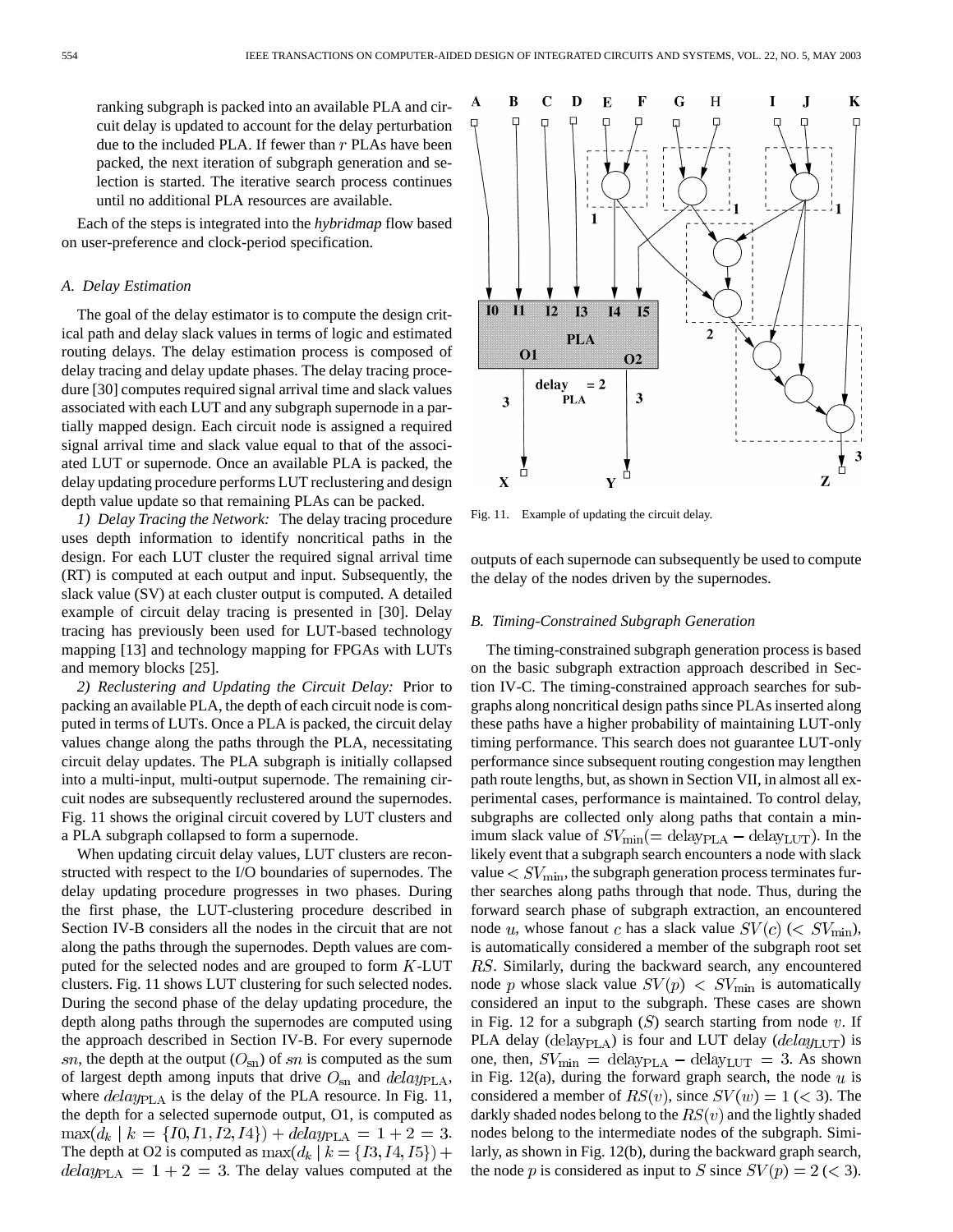

b) Subgraph Determination

Fig. 12. Root set and subgraph determination – timing-constrained.

In Fig. 12(b), the unshaded nodes and signal  $I2$  represent the inputs to the subgraph.

#### VI. TECHNOLOGY MAPPING TO THE APEX20KE

## *A. Apex20KE Architecture*

To illustrate the benefit of *hybridmap*, our new technology mapping approach was targeted to Altera Apex20KE devices [1]. This hybrid FPGA architecture contains embedded Pterm blocks with 32 inputs, 16 outputs, and 32 Pterms [4]. As shown in Fig. 13, each Pterm block is composed of macrocell structures which can be fed with any combination of the 32 input signals of either polarity. Each macrocell for an Apex20KE Pterm block can either drive a macrocell output or a neighboring macrocell, but not both. As a result, the macrocell architecture does not allow sharing of Pterms/sum of Pterms across multiple outputs. Inputs from neighboring macrocells (parallel expanders) are utilized whenever it is necessary to use more than one macrocell to implement a selected output.

## *B. Unconstrained Area Minimization*

As each vendor PLA architecture differs greatly, some adjustment to our basic mapping algorithms are required to achieve best-possible PLA mapping results. For example, the Apex20KE device allows for the programmable inversion of an AND gate output. The inverter can be programmably set to merge multiple single-input Pterms into one multi-input Pterm using DeMorgan rules (e.g.,  $a + b + c = \overline{a} \overline{b} \overline{c}$ ). Our Pterm count estimator was modified to consider this architectural feature. The average difference in Pterm reduction predicted by the estimator improved by about 5% when specific Apex architectural features were taken into account.

# *C. Timing-Constrained Area Minimization*

The implementation of logic functions with greater than two product terms requires special processing to meet timing constraints. The delay equation for a function requiring  $n$  macrocells is  $d_{\text{out}} = 2 \times d_{\text{gate}} + (n-1) \times d_{\text{pexp}}$ , where  $d_{\text{gate}}$  and  $d_{\text{pexp}}$ are the delays of a macrocell and parallel expander, respectively. As  $d_{\text{gate}} > 3 \times d_{\text{LUT}}$  for the Apex20KE, the use of parallel expanders results in a significant delay for wide Pterm functions. For functions requiring more than four Pterms, Pterm outputs can be combined using four-LUTs. This approach also allows for function complement generation that can be used during minimization. The added LUTs lead to a minimal reduction in LUT coverage.

# VII. RESULTS

To evaluate the performance of *hybridmap*, the MCNC benchmarks [8] listed in Table II were mapped to hybrid FPGA architectures. Unless specified otherwise, the target hybrid architecture is the Altera Apex20KE [1]. Results were obtained on a 386-MHz Celeron-based PC containing 128-MB RAM. All experiments, unless noted, involved the use of the Pterm count estimator.

The first experiment conducted with our system was to evaluate the amount of LUTs that could be absorbed into PLAs for a typical design without timing constraints (unconstrained). Two initial representations of input circuits were considered, designs reduced to two-input gates and designs preclustered to four-input nodes (LUTs). Previous embedded memory mapping approaches [26] have used four-LUTs as the basis for subgraph search. For our system, both two-input gate representations and four-bounded representations are supported. For the benchmarks listed in Table II, two separate input graph representations were constructed. For the two-bounded case, each input netlist was optimized with SIS (script.algebraic) and *dmig* [15] to create two-bounded nodes. For the four-bounded (four-LUT) case, each netlist was optimized with SIS and Flowmap [15]. In both cases, resulting circuits were processed by *hybridmap*. Results in Table II indicate remaining LUT counts after *hybridmap* completion for a range of PLAs per device and average LUT coverage per PLA. Post-hybridmap LUT processing was performed by Flowmap. It can be seen that two-bounded graphs allow for greater or equal search flexibility. For 10 PLAs per device, approximately 17 LUTs could be covered per PLA. Note that LUT coverage per PLA decreased as the number of PLAs per device increased. Area-driven results with PLA counts similar to the Apex device  $(r = 5)$  indicate a 15% reduction in LUT usage.

## *A. Pterm Count Estimation*

In a second experiment, the benefit of the Pterm-count estimator was evaluated. Table III indicates leftover LUT counts for *hybridmap* run both with and without Pterm estimation for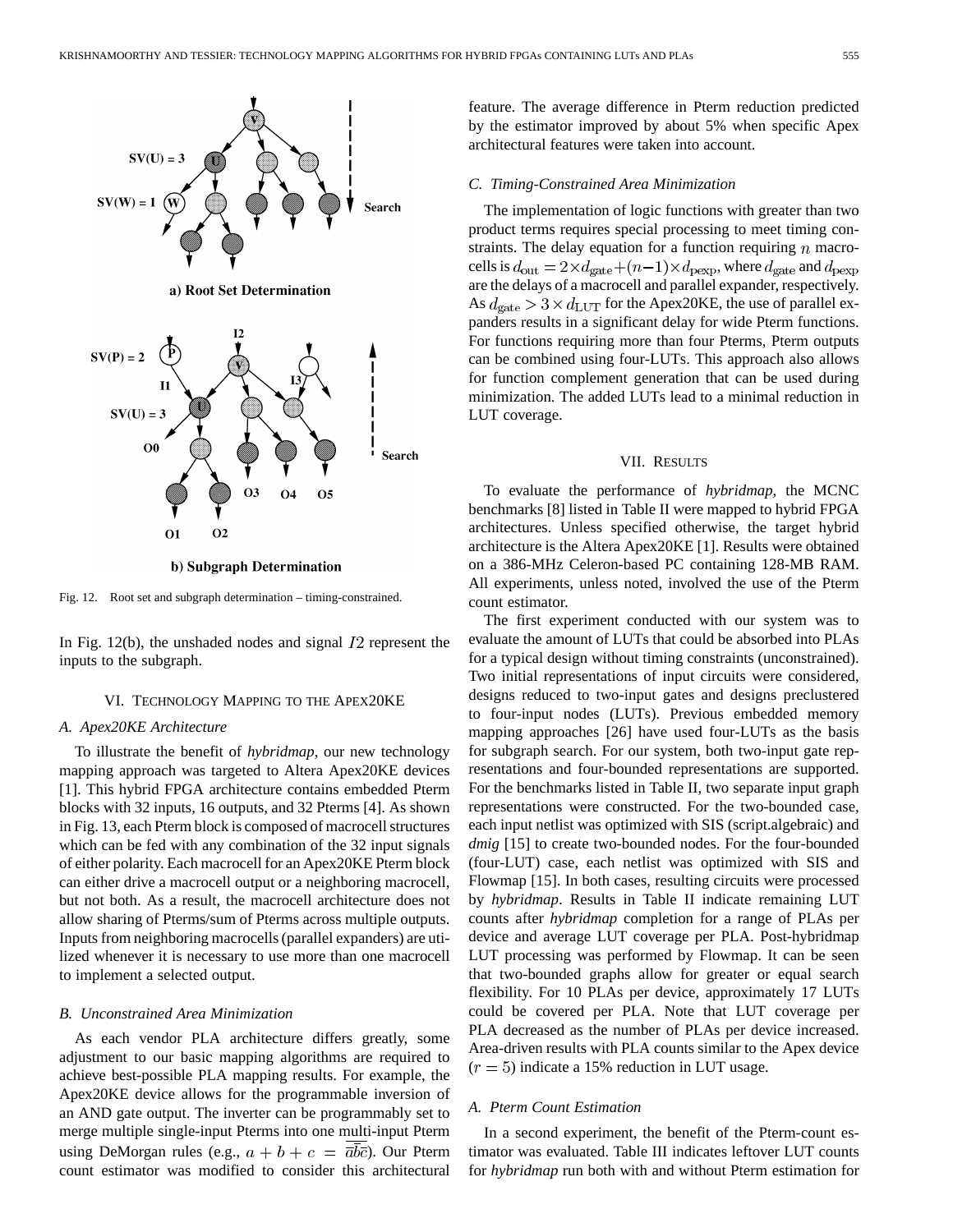

## Fig. 13. Apex20KE macrocell.

TABLE II UNCONSTRAINED MAPPING OF DESIGNS TO r PLAS. RESULTS WERE GENERATED WITH THE USE OF THE PTERM COUNT ESTIMATOR

|                   |        | 4-LUT based Input Graph |         |          | 2 bounded Input Graph |                   |          |                      |         |          |  |
|-------------------|--------|-------------------------|---------|----------|-----------------------|-------------------|----------|----------------------|---------|----------|--|
| Ckt.              | Orig.  | Final 4-LUT Count       |         |          |                       | Final 4-LUT Count |          | LUTs covered per PLA |         |          |  |
| Name              | 4-LUTs | $r =$                   | $r = 5$ | $r = 10$ | $r =$                 | 5<br>$r =$        | $r = 10$ | $r = 1$              | $r = 5$ | $r = 10$ |  |
| C5315             | 608    | 585                     | 559     | 504      | 570                   | 529               | 470      | 38.0                 | 15.8    | 13.8     |  |
| C <sub>7552</sub> | 712    | 700                     | 668     | 635      | 701                   | 657               | 621      | 11.0                 | 11.0    | 9.1      |  |
| apex <sub>6</sub> | 393    | 362                     | 258     | 141      | 364                   | 271               | 137      | 29.0                 | 24.4    | 15.6     |  |
| dalu              | 426    | 413                     | 362     | 312      | 414                   | 370               | 333      | 12.0                 | 11.2    | 9.3      |  |
| des               | 1583   | 1547                    | 1441    | 1275     | 1553                  | 1420              | 1318     | 30.0                 | 32.6    | 26.5     |  |
| duke2             | 240    | 211                     | 124     | 34       | 217                   | 133               | 47       | 23.0                 | 21.4    | 19.3     |  |
| e64               | 270    | 245                     | 163     | 78       | 229                   | 155               | 62       | 41.0                 | 23.0    | 20.8     |  |
| ex5p              | 1301   | 1277                    | 1201    | 1119     | 1275                  | 1216              | 1142     | 26.0                 | 17.0    | 15.9     |  |
| i10               | 978    | 958                     | 888     | 807      | 919                   | 838               | 804      | 59.0                 | 28.0    | 17.4     |  |
| pair              | 604    | 583                     | 519     | 455      | 581                   | 511               | 417      | 23.0                 | 18.6    | 18.7     |  |
| rot               | 304    | 280                     | 226     | 164      | 279                   | 198               | 145      | 25.0                 | 21.2    | 15.9     |  |
| s1196             | 260    | 226                     | 141     | 47       | 237                   | 122               | 50       | 23.0                 | 27.6    | 21.0     |  |
| s298              | 1260   | 1236                    | 1134    | 1010     | 1236                  | 1152              | 1036     | 24.0                 | 21.6    | 22.4     |  |
| Total/Ave.        | 8939   | 8623                    | 7684    | 6581     | 8575                  | 7572              | 6582     | 28.0                 | 21.0    | 17.4     |  |

TABLE III UNCONSTRAINED *HYBRIDMAP* RESULTS WITH AND WITHOUT PTERM COUNT ESTIMATOR

|              |        |              | <b>Without Pterm Estimation</b>      |              | With Pterm Estimation                |              |               |  |
|--------------|--------|--------------|--------------------------------------|--------------|--------------------------------------|--------------|---------------|--|
| Ckt.         | Orig.  |              | Final 4-LUTs [Tot. Run-Time min:sec] |              | Final 4-LUTs [Tot. Run-Time min:sec] |              |               |  |
| Name         | 4-LUTs | $r = 1$      | $r = 5$                              | $r = 10$     | $r = 1$                              | $r = 5$      | $r = 10$      |  |
| C5315        | 608    | 585 [7:38]   | 559 [7:44]                           | 504 [7:49]   | 570 [6:43]                           | 529 [6:50]   | 470 [6:56]    |  |
| C7552        | 712    | 701 [1:41]   | 657 [1:47]                           | 642 [1:52]   | 701 [1:59]                           | 657 [2:15]   | 621 [2:27]    |  |
| apex6        | 393    | 368 [0:11]   | 286 [0:14]                           | 201 [0:16]   | 364 [0:22]                           | 271 [0:41]   | 137 [0:54]    |  |
| dalu         | 426    | 414 [4:13]   | 370 [4:16]                           | 333 [4:18]   | 414 [7:20]                           | 370 [7:34]   | 333 [7:56]    |  |
| des          | 1583   | 1552 [12:20] | 1427 [12:26]                         | 1361 [12:44] | 1553 [14:09]                         | 1420 [14:46] | 1318 [14:54]  |  |
| duke2        | 240    | 214 [0:09]   | 164 [0:10]                           | 81 [0:11]    | 217 [0:04]                           | 133 [0:07]   | 47 [0:11]     |  |
| e64          | 270    | 229 [0:05]   | 155 [0:06]                           | 62 [0:07]    | 229 [0:05]                           | 155 [0:06]   | 62 [0:07]     |  |
| ex5p         | 1301   | 1289 [8:48]  | 1254 [8:53]                          | 1219 [8:56]  | 1275 [4:21]                          | 1216 [4:23]  | 1142 [4:28]   |  |
| i10          | 978    | 934 [8:08]   | 868 [8:25]                           | 807 [8:45]   | 919 [7:32]                           | 838 [7:43]   | 804 [7:59]    |  |
| pair         | 604    | 587 [1:28]   | 518 [1:35]                           | 430 [1:44]   | 581 [2:23]                           | 511 [2:47]   | [3:40]<br>417 |  |
| rot          | 304    | 279 [0:19]   | 217 [0:22]                           | 148 [0:25]   | 279 [0:43]                           | 198 [1:01]   | 145 [1:28]    |  |
| s1196        | 260    | 233 [0:32]   | 159 [0:42]                           | 92 [0:48]    | 237 [0:45]                           | 122 [2:04]   | 50 [2:32]     |  |
| s298         | 1260   | 1235 [4:29]  | 1157 [4:39]                          | 987 [4:56]   | 1236 [5:18]                          | 1152 [5:29]  | 1036 [5:58]   |  |
| <b>Total</b> | 8939   | 8620 146:011 | 7791 [47:19]                         | 6867 [48:51] | 8575 [45:44]                         | 7572 [50:56] | 6582 [54:30]  |  |

a range of PLAs per device  $(r)$ . For runs without Pterm estimation, all subgraphs that exceeded 32 Pterms were immediately eliminated from consideration without regard to their likely *post-minimization* Pterm count. Total *hybridmap* run time is indicated in brackets. *Post-hybridmap* LUT processing was performed with Flowmap. As seen in Table III, the Pterm estimator allows for approximately 4% improved overall LUT coverage for a modest increase in overall *hybridmap* run time. In some cases, the use of the Pterm estimator reduced run time

since subgraphs were more aggressively extracted, reducing the search space. All designs were processed starting from a twoinput gate representation.

# *B. Comparisons to Previous Work*

As discussed in Section II-C, several previous approaches to hybrid technology mapping with no timing constraints have been developed. In a customized experiment, *hybridmap* was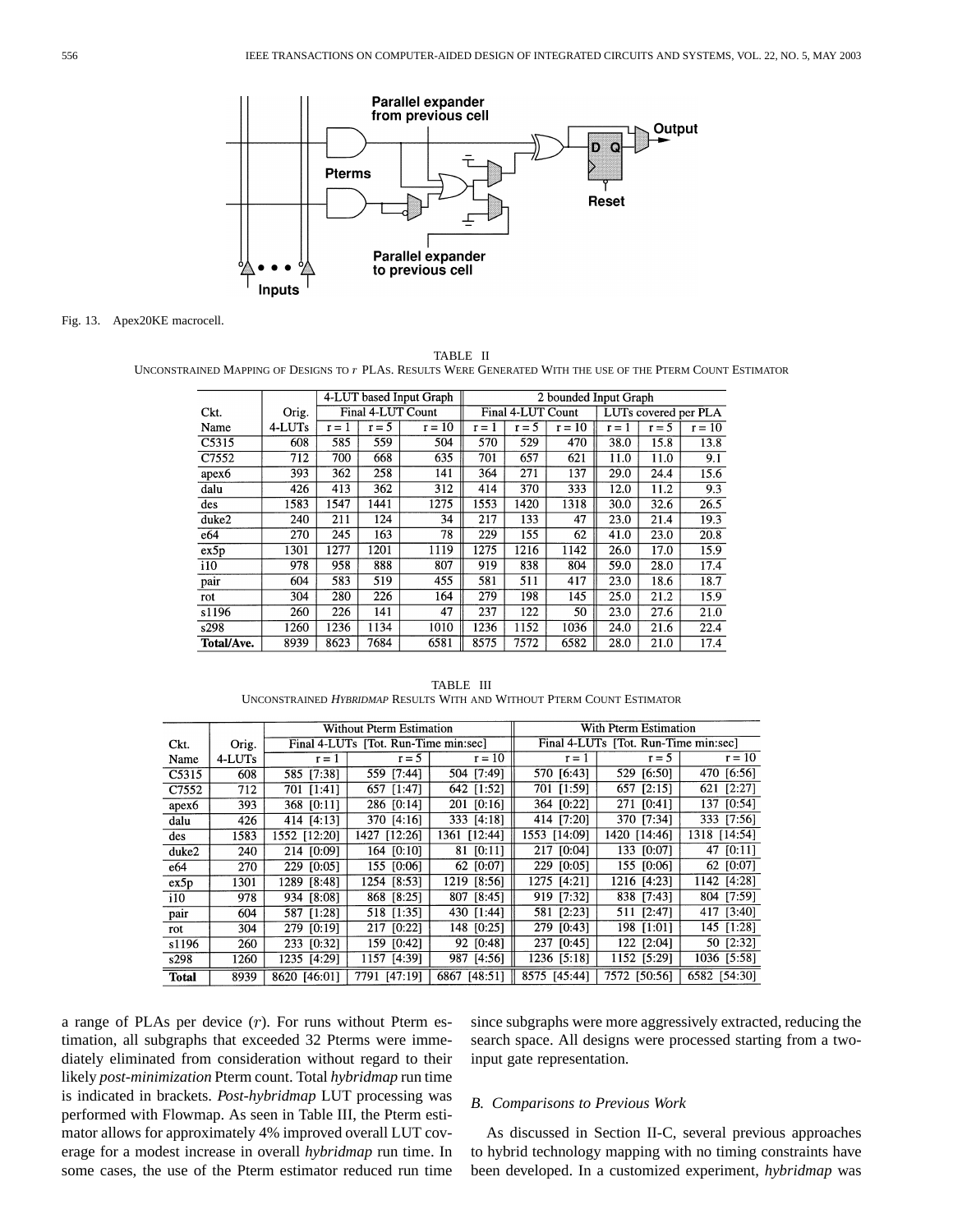| <b>Ckt</b> | LUTs-only |       |             | Hybridmap<br>Node-based [31] |       |             |        |       |
|------------|-----------|-------|-------------|------------------------------|-------|-------------|--------|-------|
| Name       | 4-LUTs    | Depth | <b>PLAs</b> | 4-LUTs                       | Depth | <b>PLAs</b> | 4-LUTs | Depth |
| s1423      | 154       | 21    | 19          | 72                           | 17    | 19          | 95     | 15    |
| frg2       | 324       | 8     | 30          | 123                          | 6     | 30          | 107    | 6     |
| x3         | 282       | 7     | 25          | 98                           | 4     | 25          | 109    | 5     |
| dalu       | 357       | 13    | 27          | 106                          | 10    | 27          | 104    | 9     |
| sbc        | 266       | 8     | 26          | 105                          | 8     | 26          | 124    |       |
| cps        | 520       | 8     | 53          | 209                          | 10    | 53          | 221    | 8     |
| s1488      | 219       | 7     | 21          | 81                           | 6     | 21          | 85     | 6     |
| scf        | 300       | 6     | 33          | 126                          | 6     | 33          | 116    | 7     |
| apex2      | 905       | 16    | 90          | 366                          | 13    | 90          | 355    | 9     |
| alu4       | 666       | 10    | 69          | 286                          | 10    | 69          | 245    | 10    |
| Total      | 3993      |       | 393         | 1572                         |       | 393         | 1561   |       |

TABLE IV AREA COMPARISON WITH NODE-BASED HYBRID MAPPING [31]



Fig. 14. Hybridmap comparison to Lin and Wilton [2].

compared to results reported in [31] for hybrid devices containing low fanout PLAs ( $i_m = 16$  inputs,  $o_m = 3$  outputs, and  $p_m = 10$  Pterms). As shown in Table IV, the results obtained from *hybridmap* when targeting these small PLAs were competitive with previously-reported work. The LUT counts noted in the fifth and eighth column indicate remaining LUTs after logic has been mapped to PLAs. The optimized benchmarks used for these experiments were previously used in [31] and were obtained from Kaviani. Note that the number of PLAs per device varied from design to design.

Fig. 14 compares *hybridmap* results against those presented by Lin and Wilton in [2] (Fig. 12, row 1). The target architecture for both cases is the Apex20KE architecture with PLA counts ranging from 1 to 10. The input to the PLA mapping approach described in [2] is a four-LUT mapped circuit from which PLA subgraphs are extracted based on a search algorithm. The uncovered nodes in the design at the end of the PLA mapping process are counted to obtain the final LUT count. The benchmark circuits used by Lin and Wilton were obtained from Lin and were input to *hybridmap*. In order to maintain a common ground for comparison, no preprocessing operations such as logic optimization or two-input gate decomposition were performed on the input benchmark circuits. The post-mapping four-LUT count of each benchmark circuit was obtained by counting the number of nodes in the four-LUT partition output of *hybridmap*. It can be seen that, as the number of available PLAs increases, *hybridmap* achieves better LUT coverage than the approach presented in [2]. A maximum improvement of 22% was achieved for 10 PLAs per device  $(r = 10)$ . The improved PLA packing density obtained by *hybridmap* is attributed mainly to two of the procedures available in *hybridmap* but not in [2]: subgraph-based logic extraction accentuated by hill climbing and Pterm estimation targeting Apex20KE devices.

Since the work described in this paper is the first reported timing-constrained mapping approach for hybrid FPGAs, it was not possible to compare against previous work in this area.

# *C. Mapping to Altera Apex20KE Devices*

As a final experiment, *hybridmap* was applied in unconstrained and timing-constrained mode to the benchmark circuits listed in Table V. For delay and area comparison purposes, designs were initially mapped entirely to LUTs using Altera Quartus v2000.02 [5], the commercially available Altera tool set. The critical path of each mapped circuit was then used as the minimum clock frequency constraint for *hybridmap*. Following this initial mapping, *hybridmap* was then applied to the initial (non-Quartus mapped) circuits and Pterm and LUT partitions were created. These partitions were subsequently mapped to EP20KE device resources using Quartus with *speed* as the synthesis objective. For each design, the smallest EP20KE device which could support LUTs-only mapping *and* design pin constraints was targeted.

Table V compares the area and delay values obtained for four-LUT implementation against that obtained for *hybridmap* timing-constrained and unconstrained implementation. LUT values indicate the number of LUTs remaining after *hybridmap* processing. Note that not all designs have logic mapped to Pterms in the timing-constrained mode. Logic could not be migrated to Pterms for designs with a zero in column 6 without increasing the circuit critical path. The bottom row of the table presents the arithmetic sum of the results obtained for benchmark circuits. *Hybridmap* meets the delay value incurred by a purely four-LUT implementation, and packs about 8% of initial design LUTs to Pterms. For the unconstrained case, all designs had some logic mapped to Pterms. Overall, 14% of logic could be mapped from LUTs to Pterms. It was estimated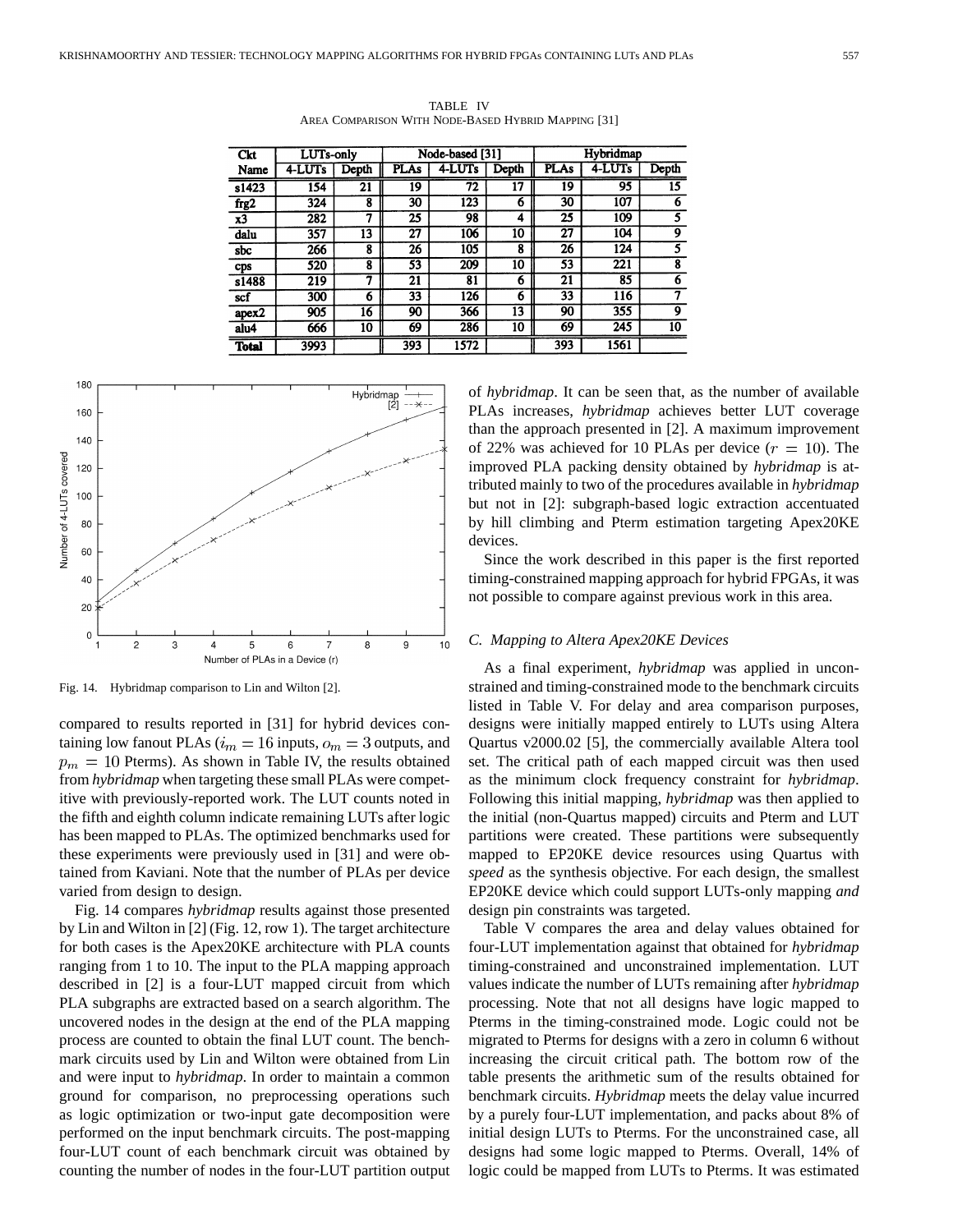|             |               |      | <b>Timing Constrained</b> |                  |             |              | <b>Unconstrained</b> |               |                 |
|-------------|---------------|------|---------------------------|------------------|-------------|--------------|----------------------|---------------|-----------------|
| <b>Ckt</b>  | <b>Target</b> | No.  |                           | <b>LUTs-only</b> | Hybrid      |              |                      | <b>Hybrid</b> |                 |
| <b>Name</b> | Device        | Pins | Area                      | Delay            |             | Area         | Delay                | Area          |                 |
|             |               |      | <b>LUTs</b>               | nS               | <b>PLAs</b> | LUTs covered | nS                   | <b>PLAs</b>   | LUTs covered    |
| C5315       | EP20K200      | 484  | 525                       | 20.3             | $\Omega$    | 0            | 20.3                 | 5             | 31              |
| C7752       | EP20K200      | 484  | 521                       | 28.9             | 5           | 37           | 27.2                 | 5             | 47              |
| apex6       | EP20K200      | 484  | 388                       | 14.5             | 5           | 121          | 14.5                 | 5             | 121             |
| dalu        | EP20K60       | 208  | 568                       | 26.2             | 5           | 175          | 24.1                 | 5             | 175             |
| des         | EP20K200      | 672  | 1555                      | 29.4             | $\Omega$    | $\Omega$     | 29.4                 | 5             | 93              |
| duke2       | EP20K60       | 144  | 222                       | 14.1             | $\Omega$    | $\Omega$     | 14.1                 | 5             | 78              |
| e64         | EP20K60       | 208  | 258                       | 15.1             | $\Omega$    | $\Omega$     | 15.1                 | 5             | 93              |
| ex5p        | EP20K60       | 144  | 1251                      | 20.9             | $\Omega$    | $\Omega$     | 20.9                 | 5             | 61              |
| i10         | EP20K200      | 652  | 930                       | 38.7             | 5           | 38           | 37.5                 | 5             | $\overline{57}$ |
| pair        | EP20K200      | 484  | 769                       | 19.5             | 5           | 111          | 19.2                 | 5             | 111             |
| rot         | EP20K100      | 324  | 271                       | 18.9             | 5           | 53           | 18.1                 | 5             | 84              |
| s1196       | EP20K60       | 144  | 263                       | 17.1             | 0           | $\mathbf{0}$ | 17.1                 | 5             | 122             |
| s298        | EP20K60       | 144  | 1157                      | 33.8             | 5           | 152          | 33.6                 | 5             | 152             |
| Total/Ave.  |               |      | 8678                      | 22.9             | 35          | 687          | 22.4                 | 65            | 1225            |

TABLE V LUT COVERAGE FOR APEX20KE DEVICES (SPEED GRADE -1)

with *hybridmap* that if Pterm blocks required 2X, rather than 3X, the delay of LUTs, timing-constrained LUT coverage would rise from 8% to 11.8%, approaching 14% unconstrained coverage.

# VIII. CONCLUSION

Hybrid devices facilitate efficient area and delay tradeoffs for FPGA designs. In this paper, heuristic techniques to automatically identify design partitions for implementation in PLA-based logic resources have been described. A subgraph extraction approach based on heuristic search and hill-climbing was found to quickly identify feasible PLA subgraphs including those with reconvergent paths. A Pterm-count estimator has been developed which is sufficiently fast enough to be used in the inner loop of the subgraph generation. An area estimator further guides the subgraph selection process by estimating the LUT count coverage due to each subgraph. *Hybridmap* has been developed to support both unconstrained and timing-constrained area optimization. The technology mapping tool, evaluated using Altera's Apex20KE devices [1], reveals that, on average, 8% of four-LUT area can be transferred to Pterms while preserving device timing performance and 14% can be transferred without timing constraints. This provides additional space for subsequent design additions or for migration to a smaller FPGA device.

# ACKNOWLEDGMENT

The authors are thankful to A. Kaviani for discussions regarding the hybrid technology mapping problem and for providing the circuits that were previously used in [31]. Thanks are due to E. Lin for providing the circuits used in [2]. They are grateful to A. Venkataraman, A. Laffely, and J. Liang for their valuable feedback regarding this work.

#### **REFERENCES**

- [2] E. Lin and S. Wilton, "Macrocell architectures for product term embedded memory arrays," *Field Program. Logic Applicat.*, pp. 48–58, Aug. 2001.
- [3] A. Kaviani and S. Brown, "The hybrid field-programmable architecture," *IEEE Design Test Comput.*, vol. 16, pp. 74–83, Apr. 1999.
- [4] F. Heile and A. Leaver, "Hybrid product term and LUT based architectures using embedded memory blocks," in *ACM 7th Int. Symp. Field-Program. Gate Arrays*, Feb. 1999, pp. 13–16.
- [5] *Quartus User Guide*, Altera Corporation, San Jose, CA, 2001.
- [6] *Synplify User Guide*, Synplicity, Inc, Sunnyvale, CA, 2001.
- [7] R. Brayton, A. Sangiovanni-Vincentelli, G. Hachtel, and C. McMullin, *Logic Minimization Algorithms for Digital Circuits*. Norwell, MA: Kluwer, 1984.
- [8] S. Yang, "Logic Synthesis and Optimization Benchmarks User Guide, vers. 3.0," Microelectronics Center of North Carolina, Research Triangle Park, NC, 1991.
- [9] A. Farrahi and M. Sarrafzadeh, "Complexity of the lookup-table minimization problem for FPGA technology mapping," *IEEE Trans. Computer-Aided Design*, vol. 13, pp. 1319–1332, Nov. 1994.
- [10] J. Cong and S. Xu, "Technology mapping for FPGA's with embedded memory blocks," in *Proc. ACM/SIGDA 6th Int. Symp. Field-Programmable Gate Arrays*, Feb. 1998, pp. 179–188.
- [11] J. Cong and Y. Ding, "Tutorial and survey paper Combinational logic synthesis for LUT based field programmable gate arrays," *ACM Trans. Design Automation Electron. Syst.*, vol. 1, no. 2, pp. 145–204, 1996.
- [12] R. J. Francis, J. Rose, and K. Chung, "Chortle: A technology mapping program for lookup table-based field programmable gate arrays," in *Proc. 27th ACM/IEEE Design Automation Conf.*, June 1990, pp. 613–619.
- [13] J. Cong and Y. Ding, "On area/depth trade-off in LUT-based FPGA technology mapping," in *Proc. ACM/IEEE 30th Design Automation Conf.*, June 1993, pp. 213–218.
- [14] K. C. Chen, J. Cong, Y. Ding, A. Kahng, and P. Trajmar, "DAG-map: Graph-based FPGA technology mapping for delay optimization," *IEEE Design Test Comput.*, vol. 9, pp. 7–20, Sept. 1992.
- [15] J. Cong and Y. Ding, "Flowmap: An optimal technology mapping algorithm for delay optimization in lookup-table based FPGA designs," *IEEE Trans. Computer-Aided Design*, vol. 13, pp. 1–12, Jan. 1994.
- [16] J. Cong, Y. Ding, A. Kahng, P. Trajmar, and K. C. Chen, "An improved graph-based FPGA technology mapping for delay optimization," in *Proc. IEEE Int. Conf. Computer-Aided Design*, Oct. 1992, pp. 154–158.
- [17] J. Cong and Y. Ding, "An optimal performance-driven technology mapping algorithm for LUT-based FPGA's under arbitrary net-delay models," in *Proc. Int. Conf. Computer-Aided Design*, Aug. 1993, pp. 599–604.
- [18] H. Yang and D. F. Wong, "Edge-map: Optimal performance driven technology mapping algorithm for iterative LUT-based FPGA designs," in *Proc. IEEE Int. Conf. Computer-Aided Design*, Nov. 1994, pp. 150–155.
- [19] J. Cong and S. Xu, "Performance-driven technology mapping for heterogeneous FPGA's," *IEEE Trans. Computer-Aided Design*, vol. 19, pp. 1268–1281, Nov. 2000.